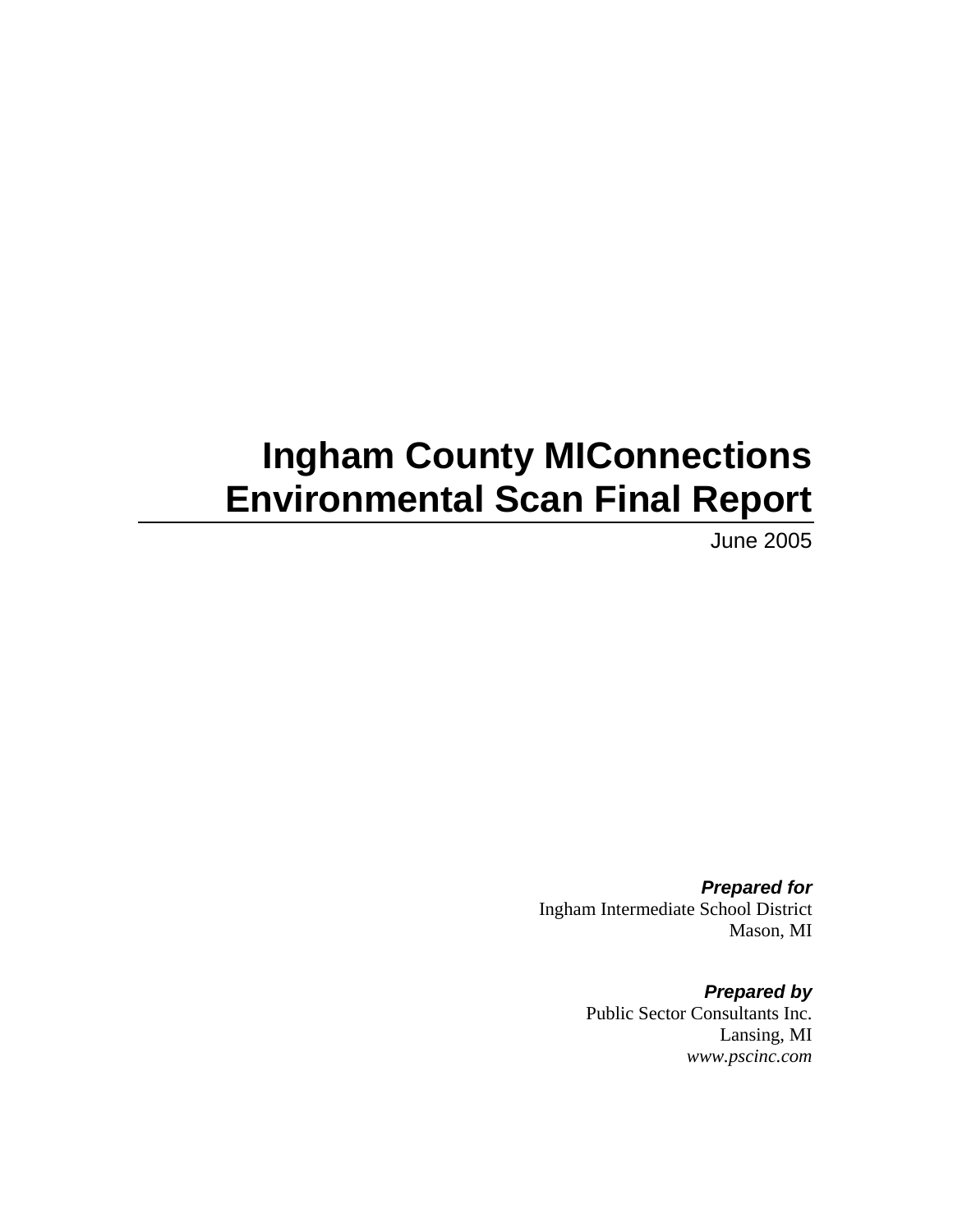# **Contents**

| <b>APPENDIX B: CONTACT INFORMATION, MICONNECTIONS INTEREST  29</b> |  |
|--------------------------------------------------------------------|--|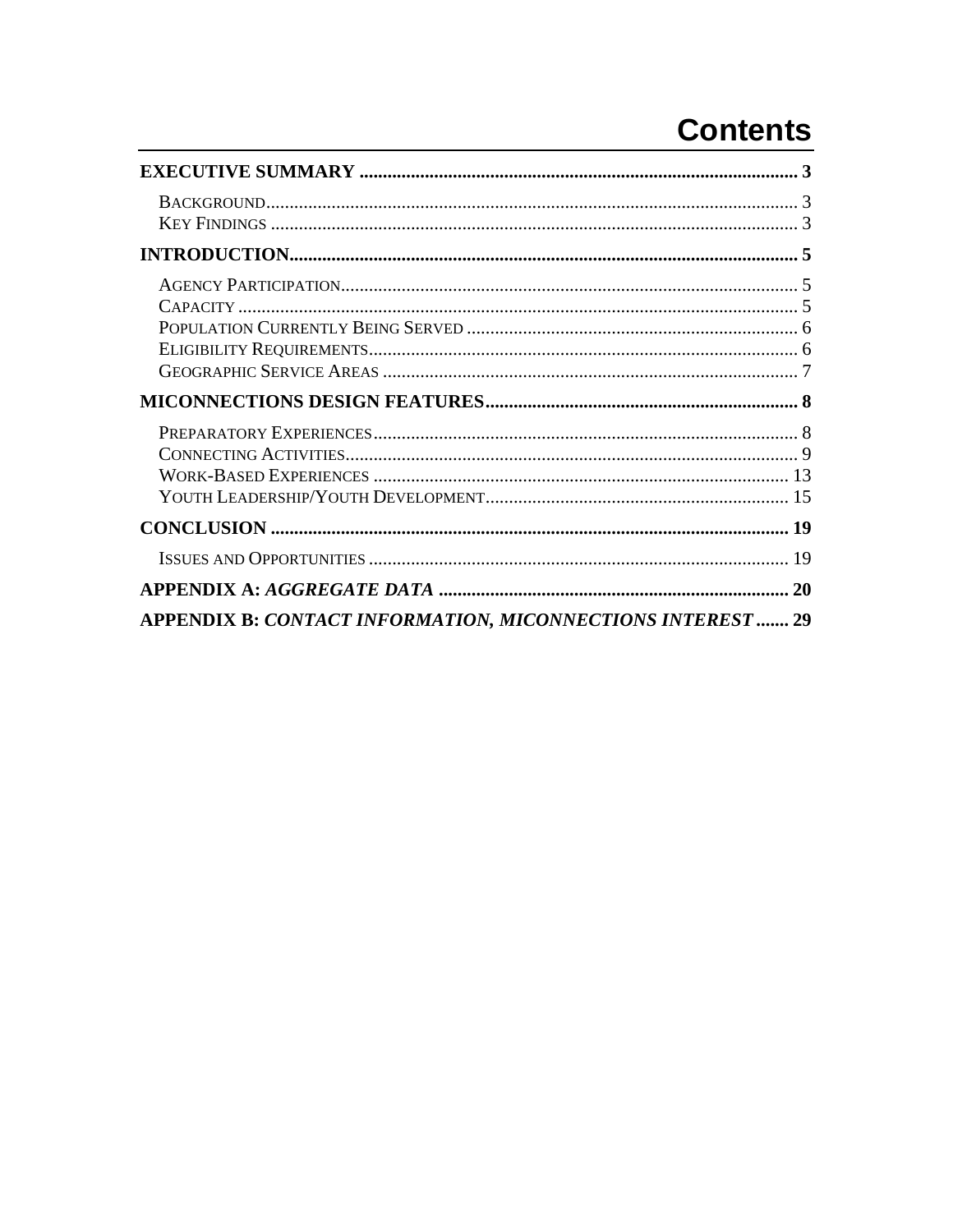# <span id="page-2-0"></span>**BACKGROUND**

MIConnections (*www.miconnections.org)* is a statewide initiative, currently in development, encouraging youth with disabilities to explore career ideas and prepare for the job market by gaining further education and/or training in a science, engineering, or technology-related career. The Ingham Intermediate School District (IISD) is one of three current affiliate sites. In partnership with the Ingham County Partners for Youth with Disabilities, the IISD engaged Public Sector Consultants (PSC) to conduct an environmental scan in order to ascertain where youth with disabilities are able to get further training in technology-related careers.

In February 2005, the IISD requested area organizations that provide services to youth to complete the scan questionnaire. Letters inviting participation in the scan were sent to all potential respondent organizations, which subsequently received an e-mail containing a link, password, and directions for completing the scan online. Scans were also mailed in a hard-copy format upon the request of an organization.

Of the 50 organizations invited to complete the environmental scan, 38 (76 percent) provided information about their services for youth that fall within the four design features of the MIConnections model (based on the federal High School/High Tech program categories reflecting research of proven effective practices): preparatory experiences, connecting activities, work-based experiences, and youth leadership/youth development.

# **KEY FINDINGS**

Various activities for youth are included within the four MIConnections design features. The degree to which the organizations conduct activities within the four design features varies considerably. The summary below describes the percentage of responding organizations conducting each service activity, ranging from the most frequent to the least frequent activity in each design feature. (Note that not all organizations answered every question; thus, the number of respondents varies by activity.)

- **Preparatory Experiences:** Responding organizations offer opportunity awareness (73 percent), work-readiness skills (65 percent), and career assessment (53 percent).
- **Connecting Activities:** Respondents offer academic tutoring (56 percent), workforce preparation (56 percent), prevention activities (46 percent), assistive technology (44 percent), parenting services (42 percent), mentoring (34 percent), and transportation and mobility services (34 percent).
- **Work-based Experiences:** Responding organizations offer paid or unpaid internships (74 percent), set up or host job shadowing (51 percent), site visits, and tours for youth (36 percent), and provide opportunities for entrepreneurship experience (20 percent).
- **Youth Leadership/Youth Development:** Respondents offer programs that provide personal growth skills (74 percent), supportive adults for youth (63 percent),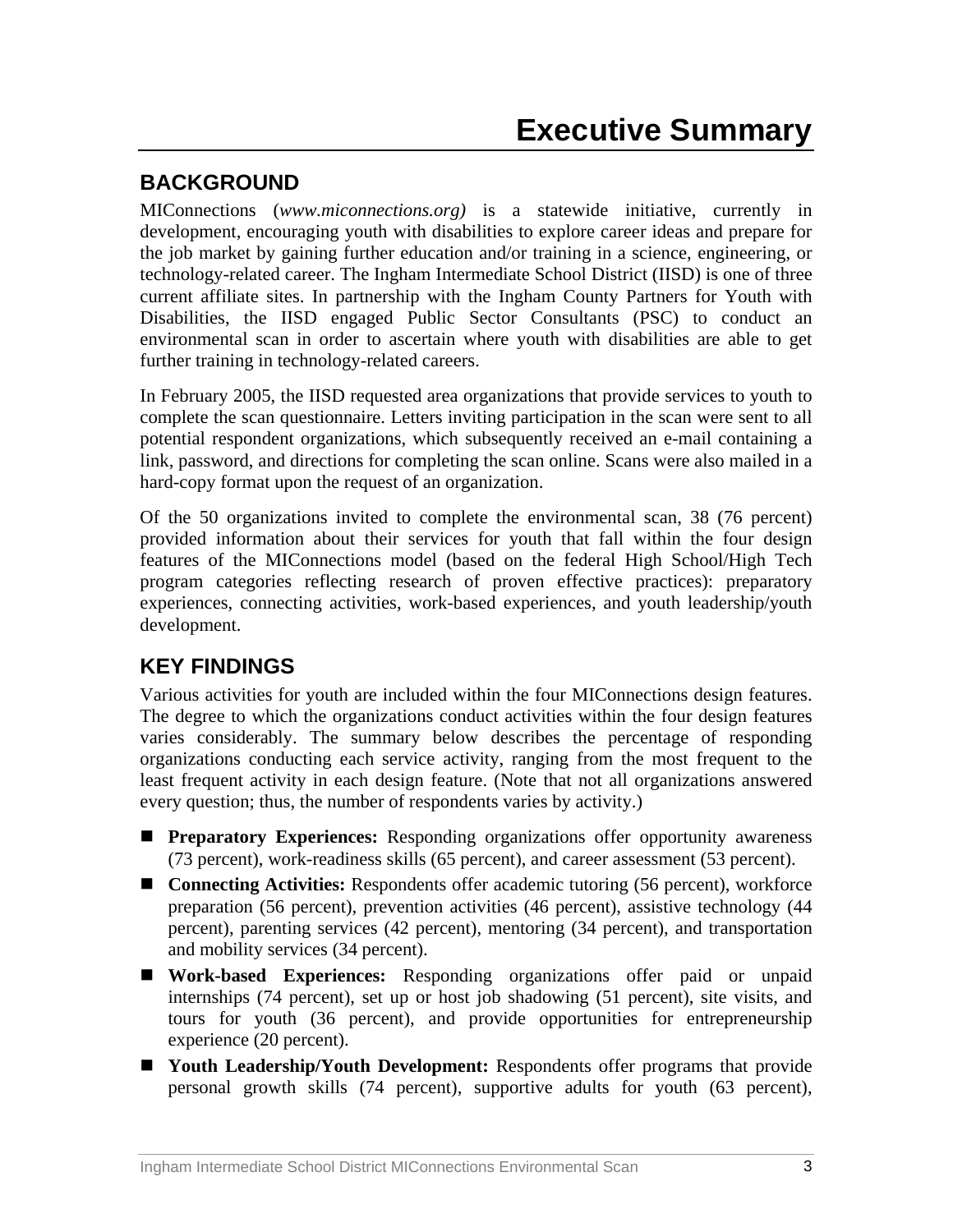organizational/community leadership opportunities (69 percent), and peer mentoring (32 percent).

Age and other eligibility requirements of programs offered by scan participants vary. Programs serve young people from birth to 26 years of age, with most of the programs geared toward youth in middle or high school. Among the organizations that responded, 24 (61 percent) currently serve youth with disabilities; many—29 of the 36 organizations that responded, or 81 percent—provide some kind of accommodation for disabilities. The organizations' service area ranges in scope from statewide to tri-county, single county, township, city, or school district. Eleven of the responding organizations require a fee for some, if not all, of the programs that they offer.

The organizations that participated in the scan were unfamiliar with MIConnections but indicated great interest in the initiative. Seventy-six percent of the organizations that responded would like to receive more information about MIConnections.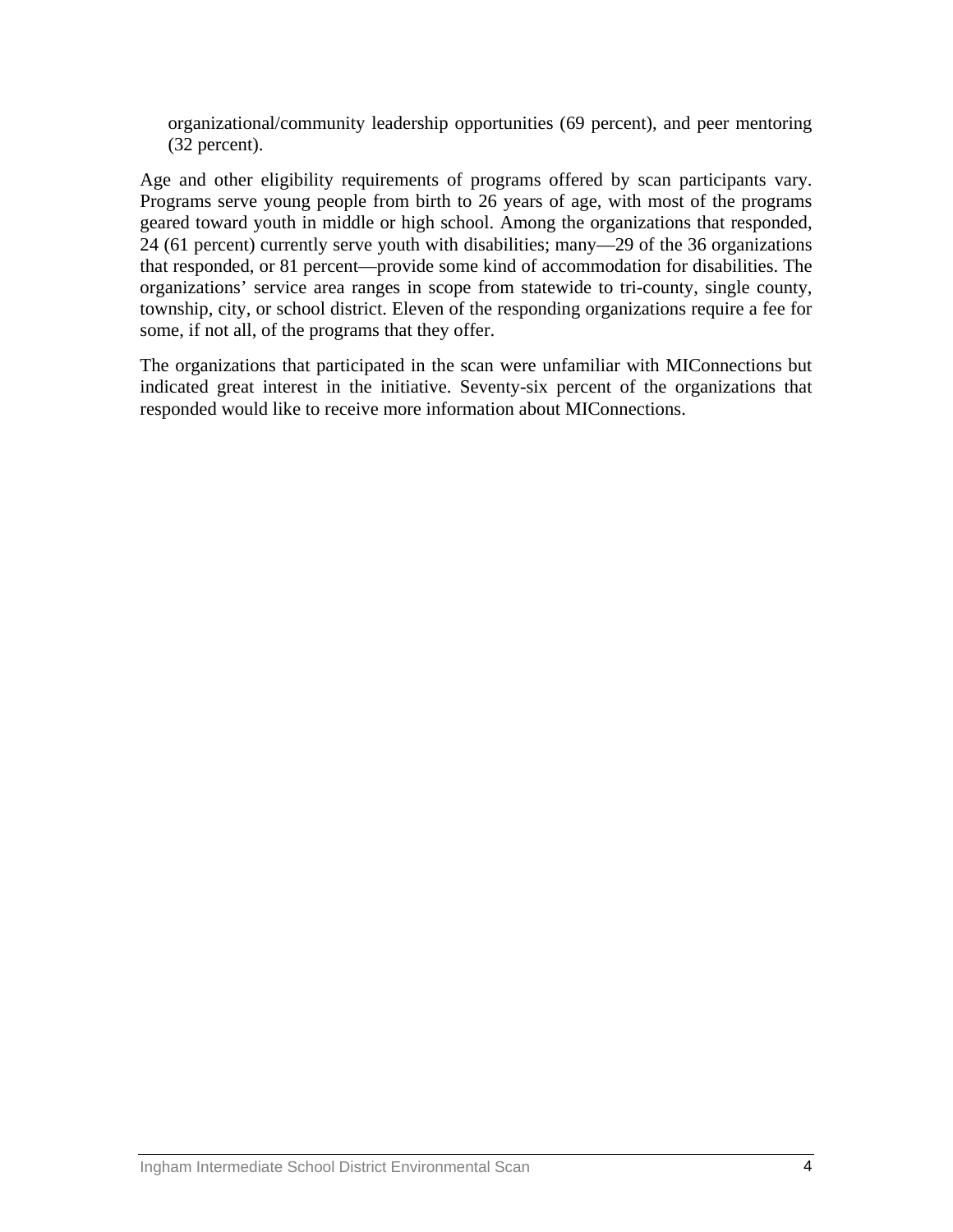# **Introduction**

<span id="page-4-0"></span>The Ingham Intermediate School District (IISD), as an affiliate site for the MIConnections initiative and in partnership with the Ingham County Partners for Youth with Disabilities, engaged Public Sector Consultants (PSC) to conduct an environmental scan designed to identify providers that offer services found within the MIConnections design features. MIConnections (*www.miconnections.org)* is a statewide initiative, currently in development, encouraging youth with disabilities to explore career ideas and prepare for the job market by gaining further education and/or training in a science, engineering, or technology-related career. Its vision is a community-based network to ensure that youth with disabilities are exposed to careers in high demand and in high-tech industries. MIConnections is modeled on the federal High School/High Tech program and focuses on four design features: preparatory experiences, connecting activities, workbased experiences, and youth leadership and/or development.

The IISD seeks to find providers of services currently being offered to help youth with disabilities gain further education or work experiences within technology-related careers. The IISD and Ingham County Partners for Youth with Disabilities identified a total of 50 potential respondent organizations. Letters from the IISD inviting participation in the scan were sent to the potential respondents, followed by an e-mail from PSC which contained a link, password, and directions on how to complete the scan online. Participants were also invited to take the scan in a hard copy format if they were unable to complete it online.

The following report summarizes the information provided by each of the organizations that participated in the scan and identifies opportunities to create a community-based network. A copy of this report is being shared with all of the participating organizations, the IISD, and the Ingham County Partners for Youth with Disabilities Advisory Committee.

# **AGENCY PARTICIPATION**

Thirty-eight of the 50 organizations invited (74 percent) completed the scan; two of these organizations were not able to complete the entire scan within the deadline. Not all of the organizations answered every question on the scan; thus, the number of respondents in the following sections will vary. The respondents included two state agencies, three local government offices, 17 human services organizations, 12 school districts or communities, and four public libraries.

Appendix A lists each responding organization; services provided; program eligibility requirements as reported, including age, fee, and service area; and any other eligibility information volunteered. Available capacity and wait time from application to enrollment are also noted.

# **CAPACITY**

Services corresponding to the MIConnections design features that are currently offered by the 38 responding organizations are shown in Exhibit 1.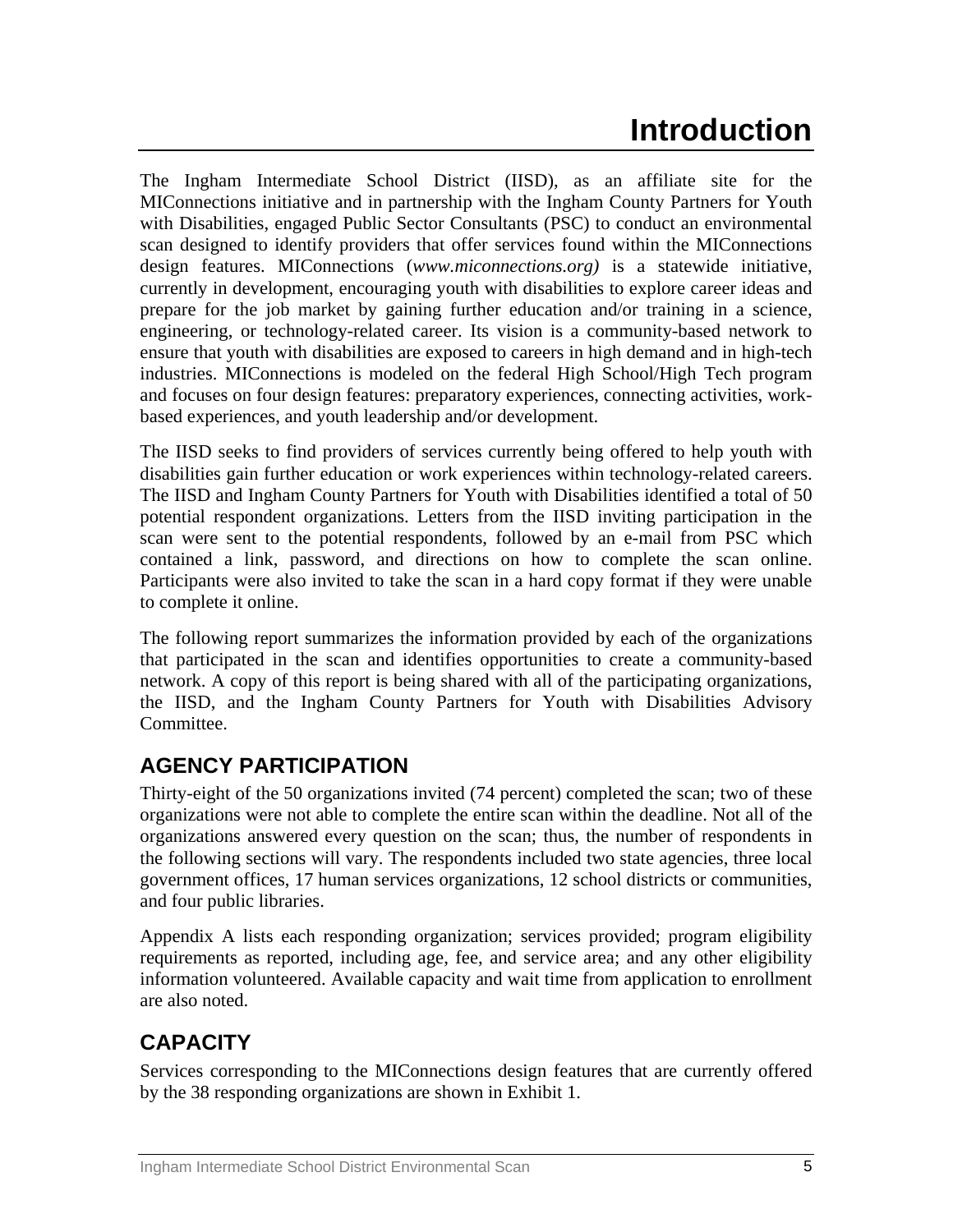<span id="page-5-0"></span>

| <b>Preparatory</b><br><b>Experiences</b> | %   | <b>Connecting</b><br><b>Activities</b> | %   | <b>Work-Based</b><br><b>Experiences</b> | %   | Youth<br>Leadership/<br>Youth<br><b>Development</b> | $\%$ |
|------------------------------------------|-----|----------------------------------------|-----|-----------------------------------------|-----|-----------------------------------------------------|------|
| Opportunity<br>awareness                 | 73% | Academic<br>tutoring                   | 56% | Paid or unpaid<br>internships           | 74% | Personal growth<br>skills                           | 74%  |
| Work-<br>readiness<br>skills             | 65  | Workforce<br>preparation               | 56  | Job shadowing                           | 51  | Supportive<br>adults                                | 63   |
| Career<br>Assessment                     | 53  | Prevention<br>activities               | 46  | Site visits or<br>tours                 | 36  | Organizational/<br>community<br>leadership          | 69   |
|                                          |     | Assistive<br>technology                | 44  | Entrepreneurial<br>experience           | 20  | Peer mentoring                                      | 32   |
|                                          |     | Parenting<br>services                  | 42  |                                         |     |                                                     |      |
|                                          |     | Mentoring                              | 34  |                                         |     |                                                     |      |
|                                          |     | Transportation<br>and mobility         | 34  |                                         |     |                                                     |      |

Distribution of Services, Percentage of 38 Responding Organizations

SOURCE: Ingham County Mi Connections Environmental Scan.

Eight of the 31 organizations that responded (26 percent) are able to immediately enroll a student into their programs, five (16 percent) generally take about one day, nine (29 percent) take about one week, and eight (26 percent) take about a month, depending on the availability of space for additional youth. One organization reported taking more than one month to enroll a student in its programs.

# **POPULATION CURRENTLY BEING SERVED**

The number of youth served annually varies dramatically depending on the participants' eligibility and the service being provided, and ranges from ten students to 4,500 students.

Among the 38 organizations that responded, 23 (61 percent) currently have students with disabilities enrolled in a variety of their programs. Fourteen organizations did not answer the question, are uncertain, or do not track that type of information about the youth that they serve. One organization has no youth with a disability currently enrolled in any of its programs. Eighty-one percent of the responding organizations said that they provide some kind of accommodation for disabilities.

# **ELIGIBILITY REQUIREMENTS**

Program eligibility requirements vary widely by organization. For example, some organizations, such as Boy Scouts of America, Catholic Social Services/St. Vincent Home for Children, and the school districts, only provide services to their members, clients, or students.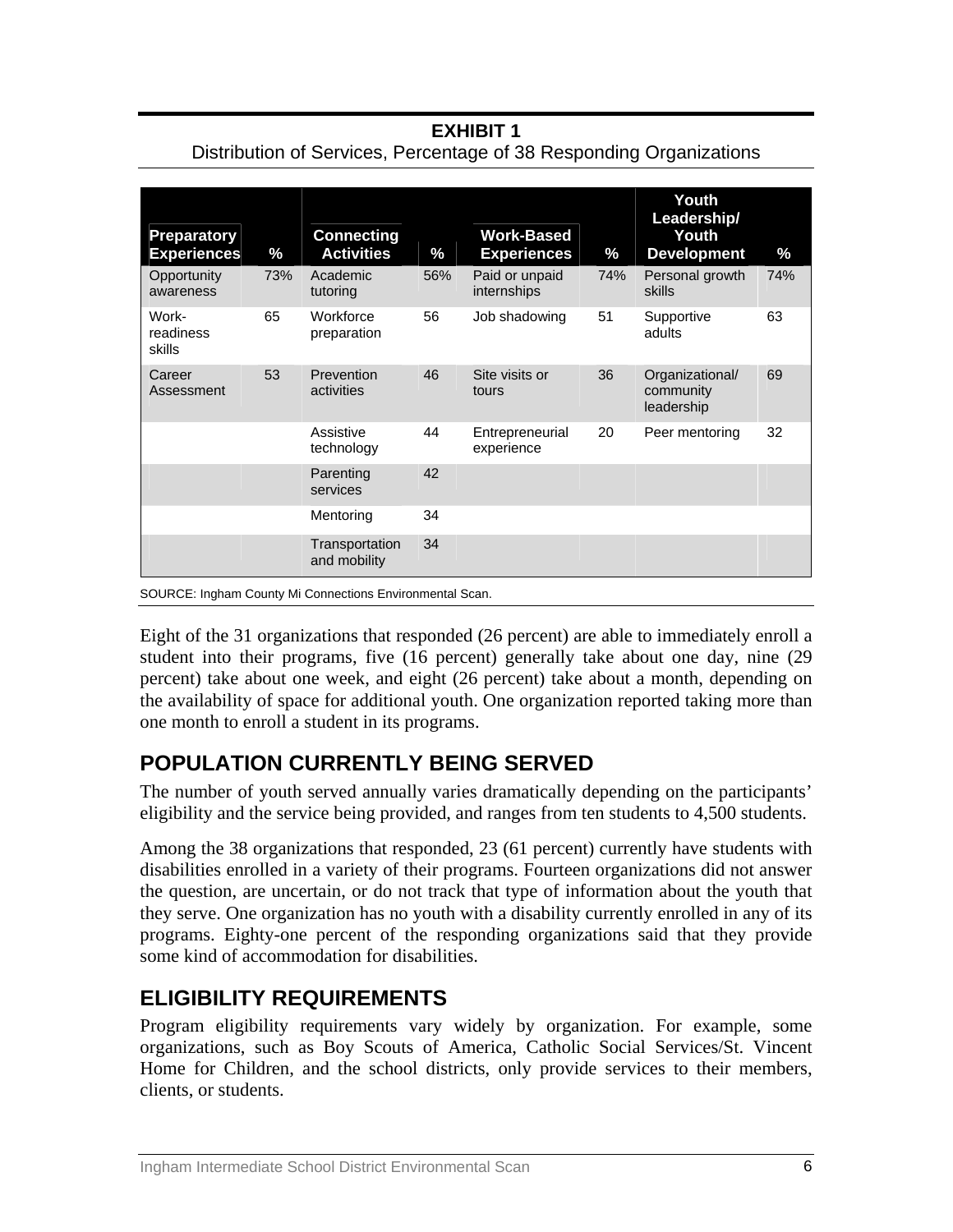<span id="page-6-0"></span>Age requirements range from birth to 26 years of age, with most programs serving middle and high school–aged students who are getting ready to enter secondary education or the work force. Eleven organizations require a fee for some, if not all, of their services. For example, the Boy Scouts of America charges a fee for all services it provides, while the City of East Lansing requires a fee for some services, such as tutoring, but does not charge a fee for others, such as its youth leadership opportunities.

# **GEOGRAPHIC SERVICE AREAS**

The two state agencies that responded serve youth throughout the entire state of Michigan. The Catholic Social Services/St. Vincent Home for Children also serves the entire state, with a priority on youth in Ingham County. Eleven of the 37 organizations who responded (30 percent) serve the Clinton-Eaton-Ingham tri-county area; two of these also serve Shiawassee County. Six organizations serve youth in Ingham county alone; one organization serves the city of East Lansing in addition to Ingham county. Clinton and Eaton Counties are each served separately by various organizations. Several organizations serve strictly within the area of a particular city or school district.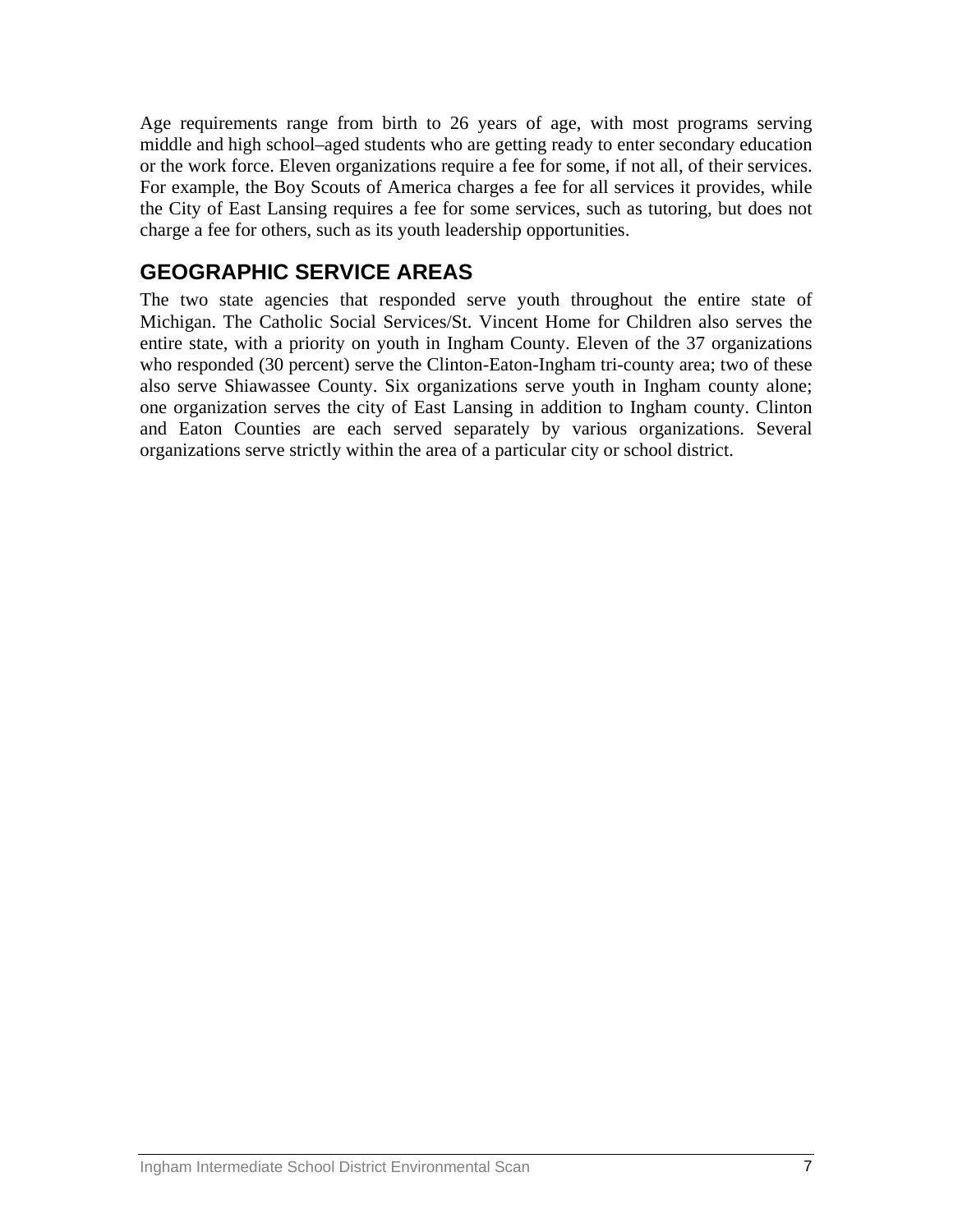# **MIConnections Design Features**

<span id="page-7-0"></span>A variety of activities are included within each of the MIConnections design features. The following sections of this report summarize the information provided by the scan participants about services they provide in each of the four design features.

# **PREPARATORY EXPERIENCES**

Responding organizations offer three categories of activities for youth within this design feature:

- Opportunity awareness, including career research, mock interviews, and community mapping
- Work readiness skills, including services such as the development of "people skills" (e.g., problem solving, how to collaborate, how to work in a team), computer competency, and job searches
- Career assessment, which includes formal standardized assessment, informal observations, hands-on career-based activities, and physical or virtual job shadows

### *Opportunity Awareness*

Of the 37 responding organizations, 27 (73 percent) offer services helping students to become aware of the different opportunities that are available to them. Service descriptions from the respondents include partnering with community employers, job fairs, career research (via the Internet or library reference materials), community mapping, workshops (fees may apply), mock interviews, speaking with professionals, and facilitated interviews.

Some of the respondent organizations partner with others. For example, the IISD's youth program funded by the Workforce Investment Act (IISD youth program) encourages students to take an employability workshop at the Capital Area Michigan Works!. Similarly, the Ingham County Health Department (ICHD)/Adolescent Health Services Teen Parenting Network and the Turning Point program also work together to meet students' individual needs.

Six of the 37 organizations that responded have the ability to serve additional students (see Appendix A). Gateway Community Services has a limited number of beds in its shelter and the services of the Michigan State University–Cooperative Extension (MSUE) in Eaton County depend on the number of volunteers available.

### *Work-readiness Skills*

Among the 37 responding organizations, 24 (65 percent) offer services within the workreadiness skills category. Services include teaching skills in relating to others, people and life, problem solving, anger management, team building, leadership, and communication. Other skills listed include job try-outs and exposure to positive role models.

Gateway Community Services offers its homeless students its Crossroads program where they learn independent living skills while working within a group setting; they are also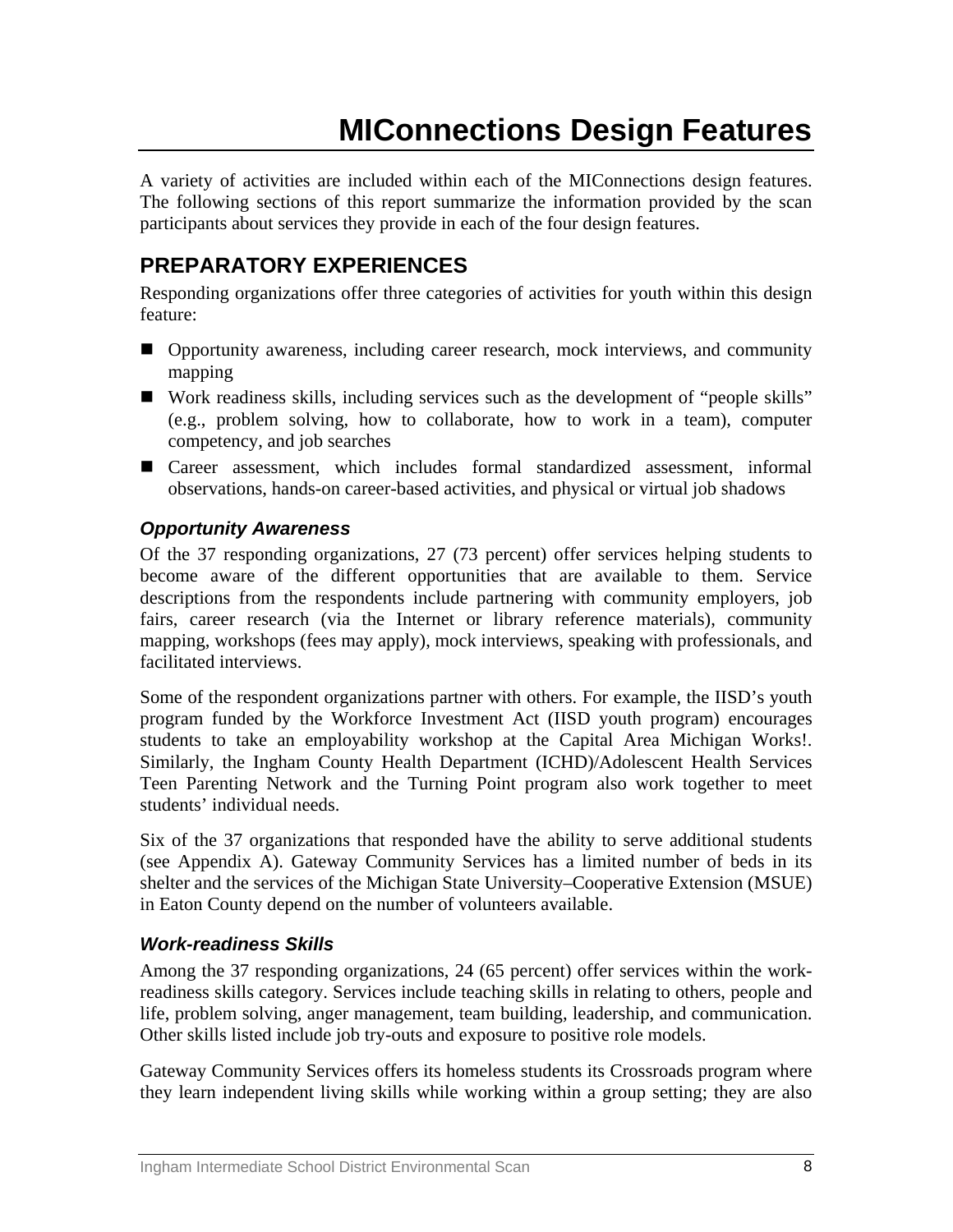<span id="page-8-0"></span>assisted by a counselor in developing problem-solving and job-search skills. The ICHD/Adolescent Health Services provides individual coaching to youth as part of a counseling program. The East Lansing Public Schools has a referral program to help students receive services at the Capital Area Career Center. The Michigan Commission for the Blind works with other agencies in order to get work-readiness services for its clients.

Limits on enrollment stem from such factors as available equipment (public libraries), eligibility (Catholic Social Services/St. Vincent Home for Children can only serve residents of the home or youth in their foster care program), and space (Gateway Community Services can only house five youths at one time). Two of the respondent organizations currently have openings to serve additional students who meet their eligibility requirements (see Appendix A).

### *Career Assessment*

Of the 38 organizations participating in the scan, 20 (53 percent) provide services within the career assessment category. Among these services are career interest speakers, assessments (e.g., Work Keys, ABLE, and Wonderlic), written assessments, interviews, observation, job shadowing, and hands-on work experiences. Some organizations work together in order to enroll students into a program that they need or want. This is the case with many of the local school districts, which work hand-in-hand with their Intermediate School District. Holt Public Schools works with Peckham Inc. in order to help students get the assessments that they want or need.

Several agencies help young people gain work experience. The Michigan Commission for the Blind helps the schools work with local businesses to set up work experience for visually impaired students. Haslett Public Schools helps students get work experiences within the community, and the students are able to receive high-school credit for their work. Mason Public Schools also helps students get community-based work experience, in addition to its co-op program.

Most of the organizations that responded report that they are unable to provide career assessment services to additional students. There are a few exceptions: for example, the Youth Development Corporation said that it is "busy, but will always have an opening." The capacity of other agencies, such as the MSUE in Eaton County and the Boy Scouts of America, depends on the number of volunteer staff members that they have available to work. Both organizations say that they could expand their services if they had more volunteers working with them.

# **CONNECTING ACTIVITIES**

The activities within this design feature include:

- Academic tutoring with a peer or adult in an individual or group instructional setting
- Assisting young people in workforce preparation and postsecondary education preparedness
- Prevention activities, such as substance abuse prevention, dropout prevention, crime prevention, anti-smoking or tobacco cessation services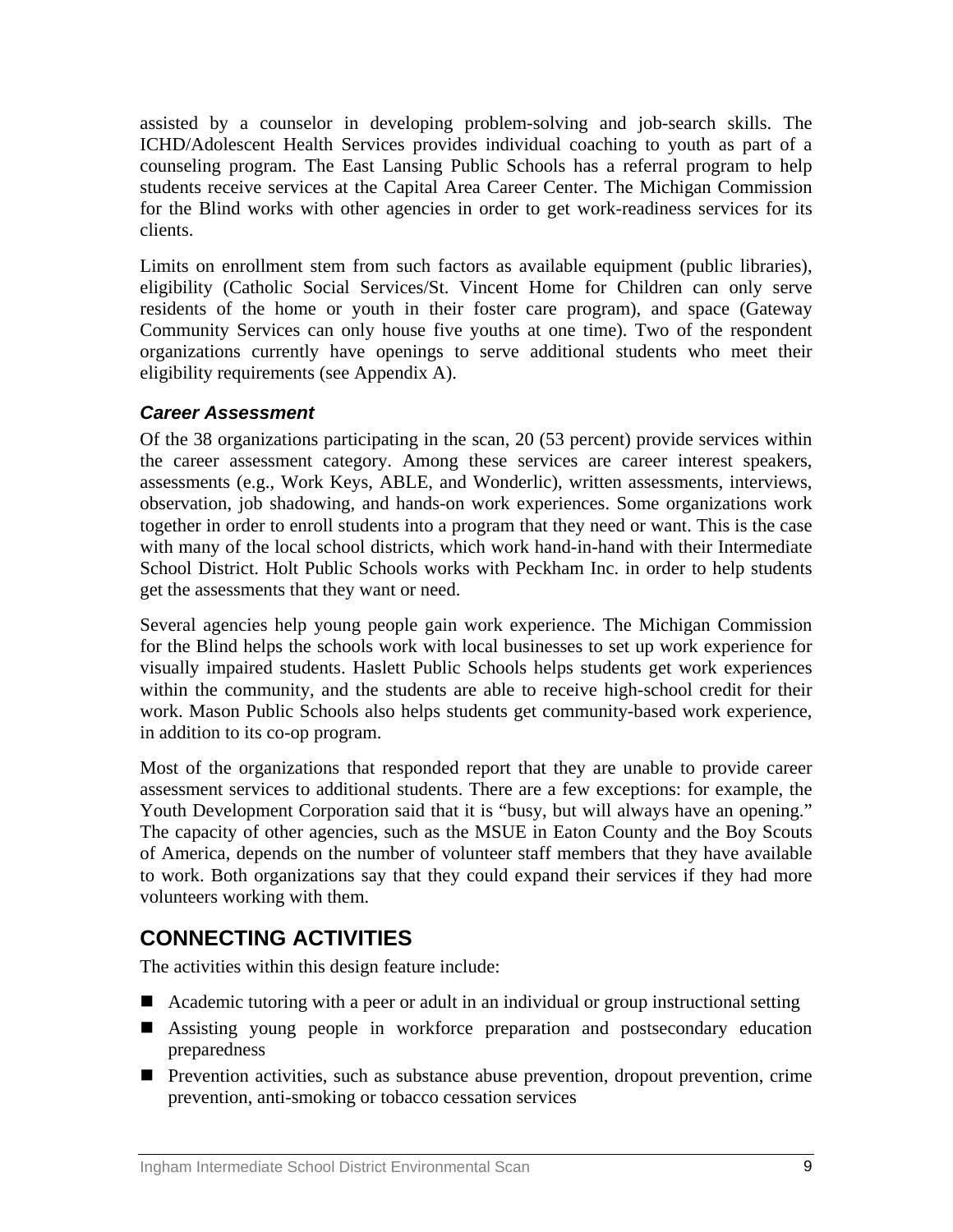- Consultation on awareness of what assistive technology is available for youth
- Child care, parent education, GED or high school diploma completion, and/or health and wellness activities
- Pairing youth with an adult mentor—either individually, within a group, or via e-mail
- Training in driver's education, how to use public transportation, or alternative forms of transportation

### *Academic Tutoring*

Twenty of the 36 responding organizations (56 percent) offer academic tutoring. The tutoring that is available takes place during or after school, either with a teacher or a student in a college education program or online. Tutoring is available to students once a week, a few days a week, or as often as the student needs, depending on the organization providing the service.

For example, Michigan Rehabilitation Services offers specialized tutoring that can be arranged for any individual who meets its eligibility requirements. Catholic Social Services offers tutoring exclusively to residents of the St. Vincent Home for Children and youth that are in their foster care. Other organizations, like the Youth Development Corporation, need to have a referral from a school counselor in order to set up a tutoring program for a student.

Capacity varies among organizations. For example, the public libraries offer online tutoring services (or homework help) but their capacity is limited to the rotating use of the computers available within each library. The school districts that responded are at capacity working with currently enrolled students.

### *Workforce Preparation*

Eighteen of the 32 respondents (56 percent) provide workforce preparation services; these include career modeling, hands-on career experience, meeting with a community college disability coordinator, vocational training center visits, and job training. Other services vary. For example, the City of Lansing Parks and Recreation Department visits with students in the classroom to talk about jobs in the organization; it also recruits some staff through job fairs. The IISD youth program operates with the Capital Area Michigan Works! so students can utilize resources from Lansing Community College, Davenport University, New Horizons Computer Center, Career Quest, Michigan Rehabilitation Services, and the Michigan Commission for the Blind. The Michigan Commission for the Blind, Peckham Inc., and Gateway Community Services also partner with Michigan Works! to assist their youth. Dansville Public Schools mentions high school counselors to provide information about the workforce. Mason Public Schools and Webberville Community Schools work with a student's Individual Education Plan (IEP) team to find resources specific to the needs of an individual student.

Boy Scouts of America is currently running at capacity, but with more volunteers the organization could expand its services in workforce education. Haslett Public Schools and Webberville Community Schools both serve students on an as-needed basis, so they are not currently serving to a certain capacity. The City of Lansing Parks and Recreation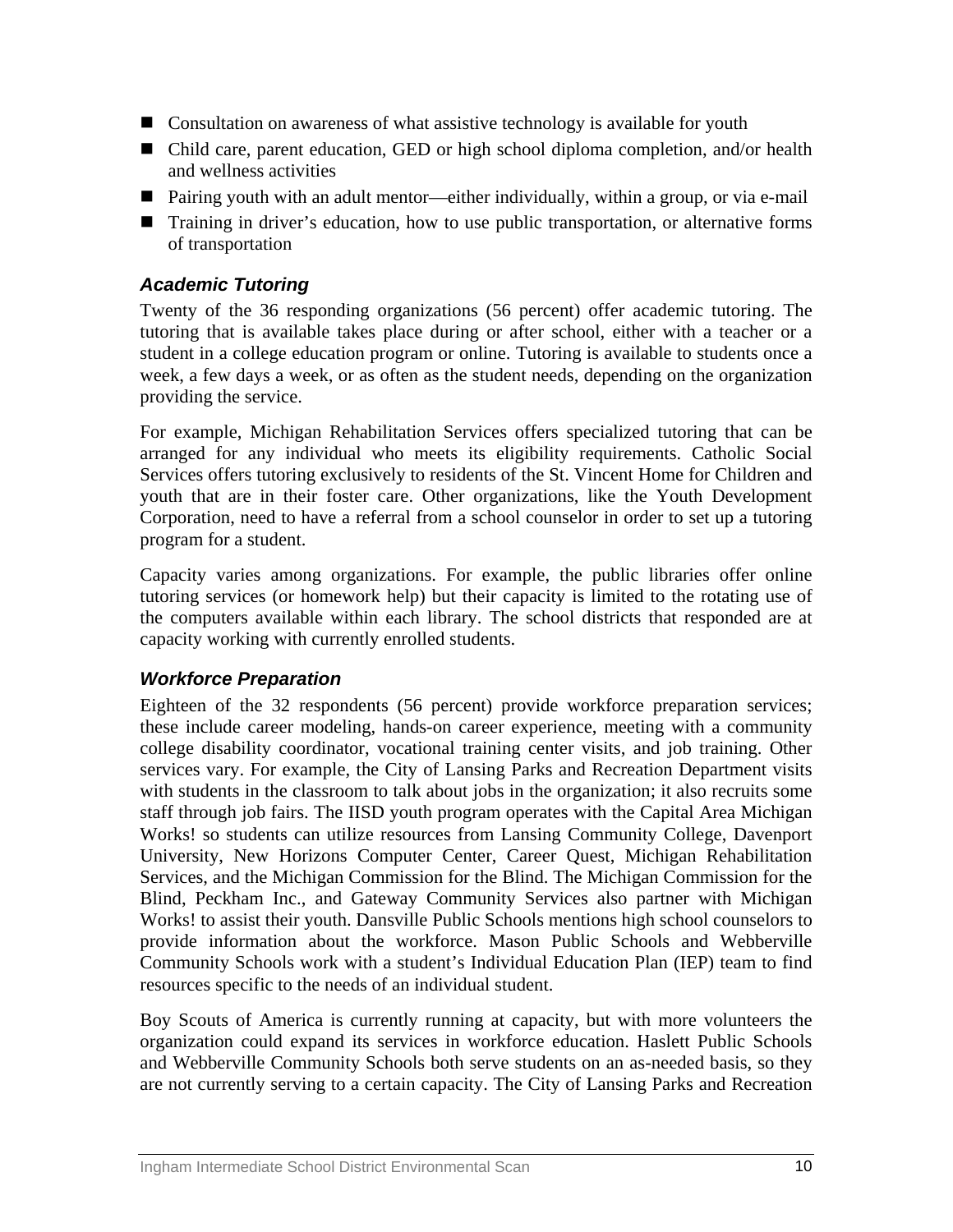Department has available capacity to serve additional youth with workforce preparation services.

# *Prevention Activities*

Of the 35 respondent organizations, 16 (46 percent) offer prevention activities to youth. These include drug abuse prevention, ethical decision making lessons, health education, and tobacco prevention (e.g., smoking cessation group for youth). Clinton-Eaton-Ingham Community Mental Health (CEI–CMH) has a contract to work with the Mid-South Substance Abuse Commission (MSSAC) to provide prevention services to youth. Gateway Community Services is funded by a governor's discretionary grant with "Safe and Drug Free" school funding to provide violence prevention to youth. The public libraries offer many different kinds of materials on prevention. The IISD youth program, the Mason Public Schools, and the Waverly Community Schools offer counseling to their students.

Three of the responding organizations currently have an open capacity to provide additional preventive services for youth (see Appendix A). Boy Scouts of America, Mason Public Schools, and Catholic Social Services only serve eligible youth who are currently part of their clientele.

# *Assistive Technology*

Fifteen of the 34 respondents (44 percent) offer some form of assistive technology services for youth. The East Lansing Public Library and the Lansing Public Library have an assistive technology workstation for individual use; these workstations offer terminals in compliance with the Americans with Disabilities Act and "zoom text" for sightimpaired persons. Haslett Public Schools, IISD Special Education, and Michigan Rehabilitation Services offer assistive technology assessments for persons with disabilities. The Michigan Commission for the Blind offers training for its clients and the YWCA of Greater Lansing brings different organizations in to teach groups on an asneeded basis. Some school districts work through their local ISD to help students that need assistive technology. The East Lansing Public Schools and Webberville Community Schools work with the students and their IEP team to assess students' need for assistive technology.

The capacity to serve students in activities related to assistive technology varies from organization to organization. Many organizations are serving at their current capacity level. Other organizations, such as Haslett Public Schools, IISD Special Education, and Webberville Community Schools, have varying capacity depending on the number of students and the type of disability. The Michigan Commission for the Blind reports unlimited capacity to serve requests from sight-impaired persons.

# *Parenting Services*

Fifteen of the 36 respondents (42 percent) offer some kind of parenting services for youth. The ICHD/Adolescent Health Services offers health care (including prenatal care for adolescents) and family planning for eligible youth. It also has a Teen Parenting Network, which is a home-based program for pregnant teens eligible for Temporary Assistance for Needy Families (TANF), to help them build parenting skills and develop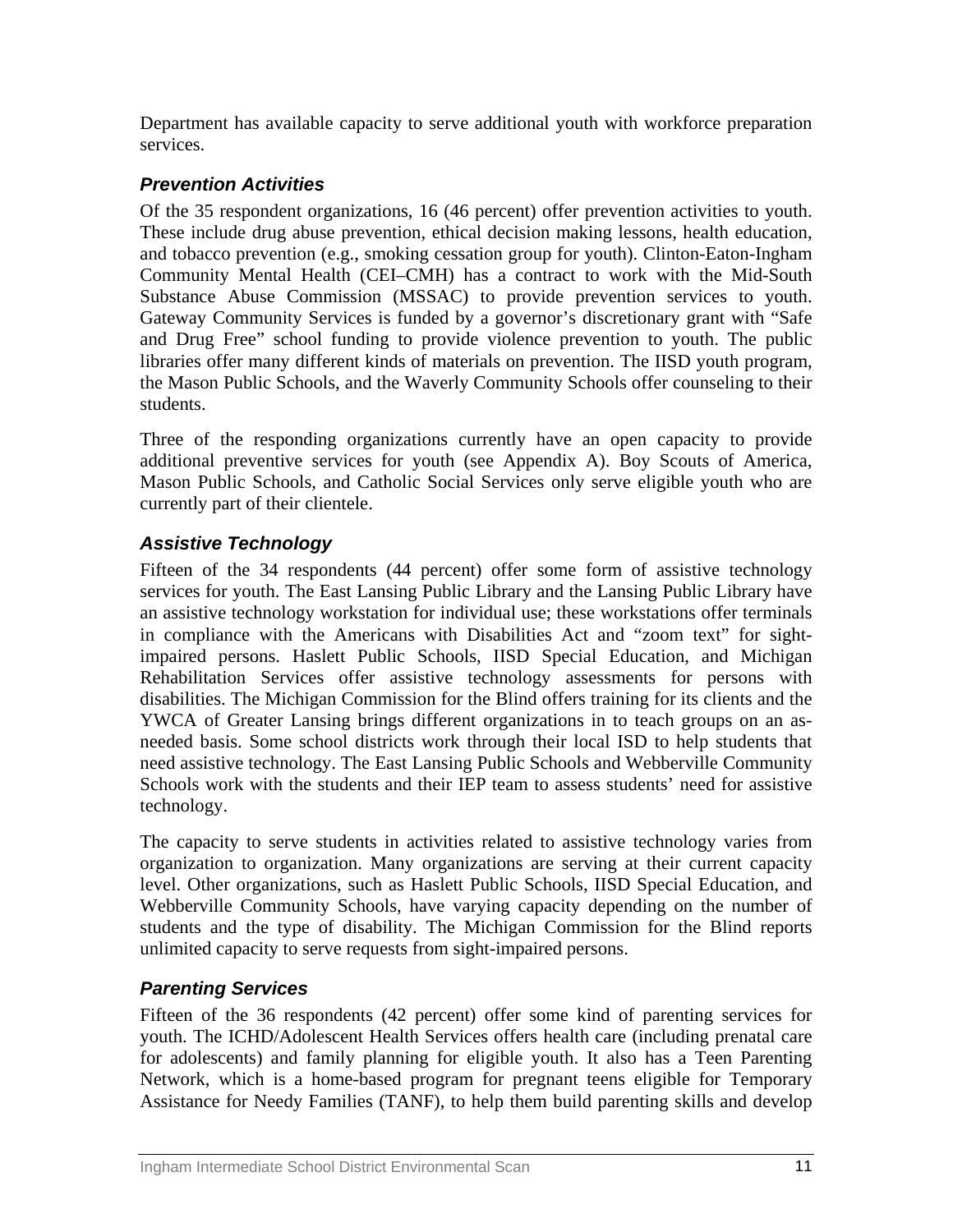economic independence. The City of East Lansing offers babysitting and "home alone" classes every spring. Gateway Community Services is licensed to help pregnant teens with parenting skills, as well as offer shelter.

The IISD youth program offers child care and parent education services; some of their youth are referred to the Successful Parenting Program provided by Peckham Inc. Participants also receive tutoring and the opportunity to complete their GED. The Lansing Public Library offers numerous materials on child care, GED completion, teen parenting, and parent education. The main branch is in the process of developing a program (Parenting Nook) to offer positive parenting skills and child development. MSUE in Eaton County has an instructor who works with teen parents of children up to three years of age in their own home. The Shared Pregnancy Crisis Center offers classes as part of its Learn and Earn program, focusing on parenting skills and teen health issues.

The Lansing Public Library is currently running its parenting services at 60 percent capacity, and the YMCA also has some open capacity to serve youth. MSUE in Eaton County has a waiting list but is normally able to serve parents within one year's time. All of the other organizations that responded to this question are currently serving at or over their capacity for these services.

# *Mentoring*

Group or individual mentoring is available to youth through 12 of the 35 responding organizations (34 percent). Eligibility requirements for each of these programs vary. The City of Lansing Parks and Recreation Department offers mentoring programs to any youth who would like to be mentored. The Youth Development Corporation requires that youth have a referral from their school counselor for its mentoring program.

The Boy Scouts of America was the only organization that specified that its mentoring program is within a group setting. CEI-CMH targets youth in need of social skills development for its mentoring program and the Lansing School District targets at-risk students for its program. The Michigan Commission for the Blind needs a minimum of five youth/adult mentor matches in one area in order to start a program in that area. The two sites where the Michigan Commission for the Blind is currently running mentoring programs were not disclosed on its scan. Michigan Rehabilitation Services currently has no formal mentoring program, but can arrange a mentor relationship on an individual basis.

Two of the responding organizations have the capacity to serve additional students with mentoring activities (see Appendix A). Boy Scouts of America, Michigan Rehabilitation Services, and MSUE in Eaton County are all serving at capacity, but would be able to offer more students mentoring services if they had additional volunteers. All of the other organizations report that they are currently serving at their capacity.

# *Transportation and Mobility*

Twelve of the 35 respondents (34 percent) offer various transportation services for youth with disabilities. IISD Special Education and the Lansing School District have a mobility specialist who meets with their students. Within the Lansing School District, mobility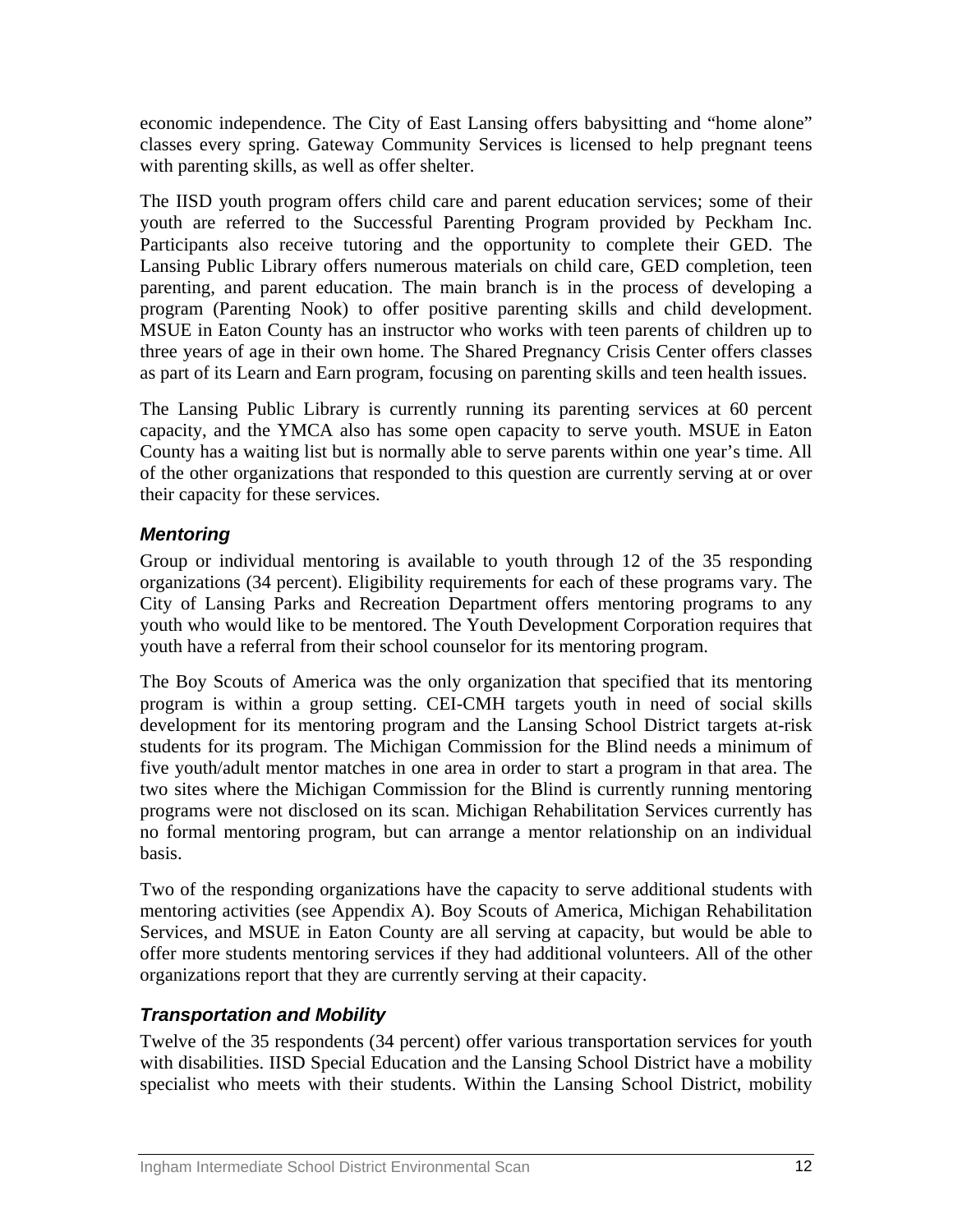<span id="page-12-0"></span>services are provided for visually impaired students so that they can learn how to get around the school and community.

East Lansing Public Schools offers drivers education courses at the high school for a fee and offers transportation to the Hannah Community Center for youth who need and request it. Many organizations assist youth with public transportation, either to teach them how to utilize public transportation or to provide youth with bus passes or tokens. Webberville Community Schools works with a student's IEP team to assist the youth with transportation and mobility needs.

Capacity to serve youth with various modes of transportation varies among organizations. Two of the organizations report that they can continue to serve their current population as well as additional youth (see Appendix A). Haslett Public Schools and Webberville Community Schools provide services to their students on an as-needed basis. The ability of the IISD's Special Education and youth program to serve students varies depending on the youth's disability and the number of students needing services.

# **WORK-BASED EXPERIENCES**

Services in this design feature include:

- Arranging for paid or unpaid internships
- $\blacksquare$  Setting up or assisting in job shadowing for individuals or groups
- $\blacksquare$  Setting up site visits or tours with local business and industry facilities
- Offering entrepreneurship opportunities (that could be school-based), assisting students in business plan development, and providing information on small business and entrepreneurship resources

# *Paid or Unpaid Internships*

Twenty-six of the 35 respondents (74 percent) offer an internship program or help students find an internship opportunity; of these, 37 percent specified that youth with disabilities are currently participating in their internship programs.

Some organizations currently have programs in place with specific colleges or universities. For example, the Boys and Girls Club of Lansing has an internship program through Lansing Community College and Michigan State University. Catholic Social Services/St. Vincent Home for Children and the MSUE in Eaton County also have internship partnerships with Michigan State University. Several public libraries offer internships through a university library science graduate program. For example, the East Lansing Public Library has hosted student interns from Wayne State University.

Most of the human service organizations host paid or unpaid internships for college students (the majority of these are unpaid). The city of East Lansing offers an unpaid internship, as does Gateway Community Services, whose interns help staff with the runaway and homeless shelter. The MSUE in Clinton County offers unpaid internships for college students who are interested in the fields of family community service, human development, nutrition education, parent education, and youth development. The YMCA of Lansing accepts applications for internships in the fields of youth sports, fitness, child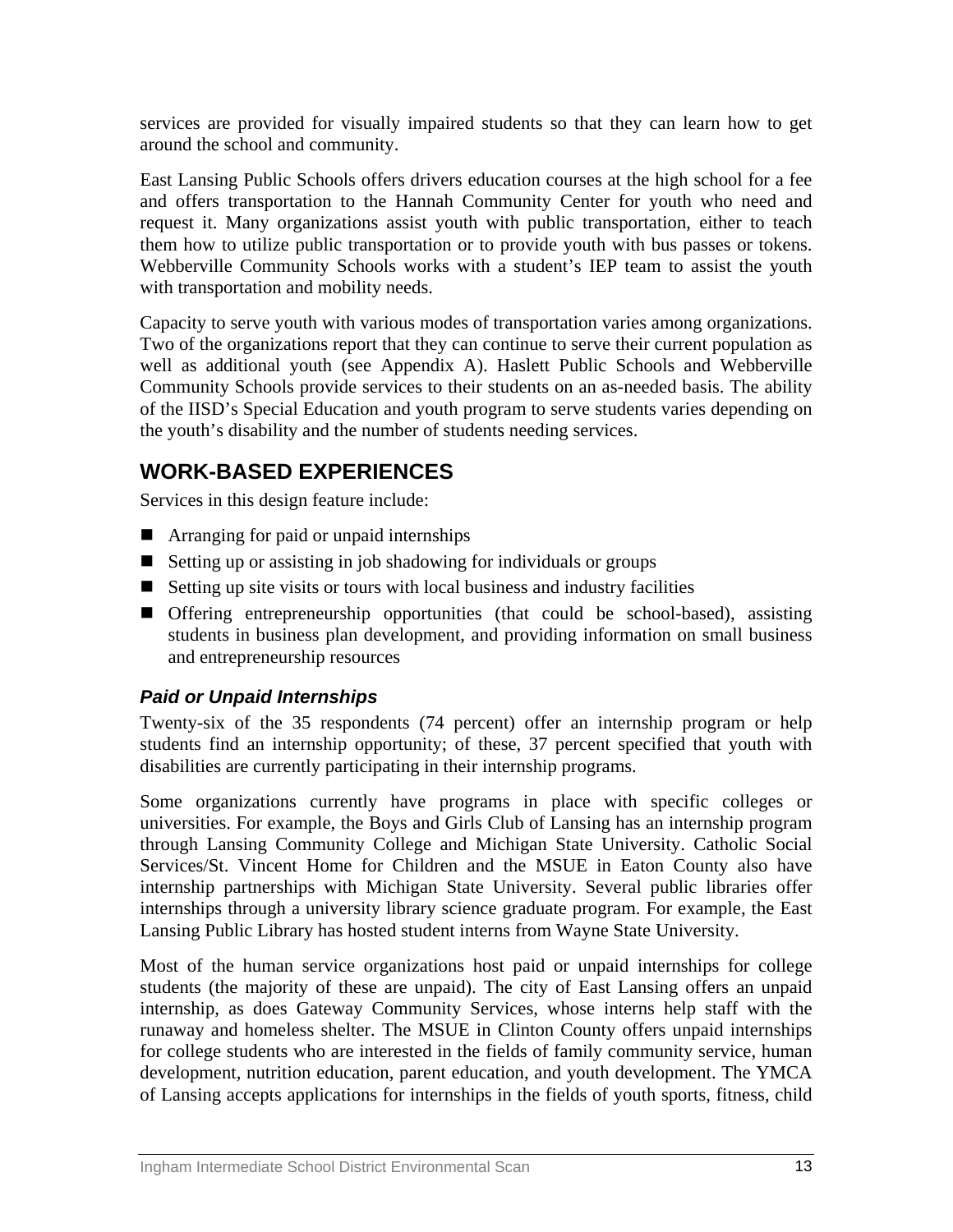care, and marketing. Both the Michigan Commission for the Blind and Michigan Rehabilitation Services offer internship opportunities, if their assessment determines that this experience is necessary for the youth to move forward to employment. The City of Lansing Parks and Recreation Department and the Shared Pregnancy Center do not host formal internship programs, but do have volunteers (college-age students) who work with them in order to gain experience. Peckham Inc. helps youth find internship opportunities upon referral from the youth's school, Michigan Rehabilitation Services, or a CMH.

Most of the school districts help their students find an internship or volunteer program. For example, IISD Special Education has a staff member who works with the district's schools to help its special education students get paid or unpaid work experience. Haslett Public Schools, Lansing School District, and Williamston Public Schools offer internship placement to help students earn high school credit (e.g., co-op, work-study, Capital Area Career Center).

Among the 35 organizations who responded, nine are currently running internships at their level of capacity. Six of the responding organizations have open capacity to serve additional youth with disabilities (see Appendix A). The capacity of the MSUE in Eaton County to offer internships varies depending on the time of year.

# *Job Shadowing*

Eighteen of the 35 respondents (51 percent) offer or assist in setting up job shadowing opportunities. Of these 56 percent accommodate youth with disabilities. Many of the organizations work with youth to arrange job-shadowing experiences within the youth's individual interest in their own community. On a case-by-case basis, the public libraries offer job shadow opportunities to students studying library science. Mason Public Schools uses coursework within their general education and special education programs to familiarize students with different occupations. Webberville and Williamston Community Schools work with students and their IEP team to find different job shadowing opportunities. Boy Scouts of America is exploring this opportunity for its members; in the meantime the organization offers an instructor training/mentoring workshop and uses community resources and business leaders to speak with their scout troops.

Four of the responding organizations have the capacity to serve additional youth who meet their eligibility requirements (see Appendix A). Michigan Rehabilitation Services noted that this service could be expanded if the organization had additional collaboration. The capacity of Webberville Community Schools varies depending on the number of students who need services.

# *Site Visits and Tours*

Twelve of the 33 respondents (36 percent) offer various on-site opportunities for youth to get some kind of work-based experience. Some organizations host site visits and tours of their facilities. Other organizations work with industry and local business to arrange for youth to visit and/or tour a facility or business. East Lansing Public Schools and Holt Public Schools work with Peckham Inc. to provide students with individual or group site tours, visits, on-the-job training, and job shadowing. The IISD's Special Education and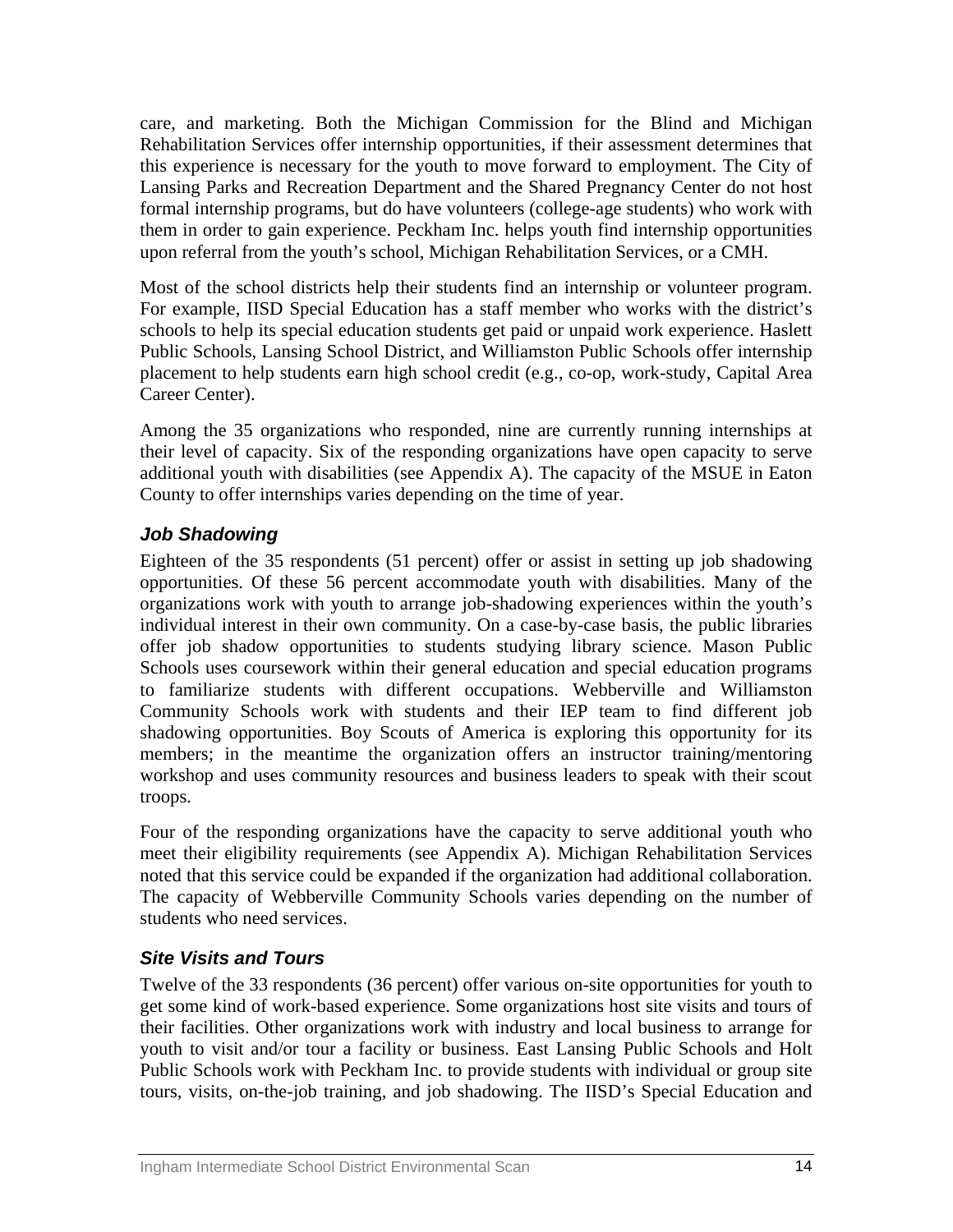<span id="page-14-0"></span>youth program both provide arrangements for worksite learning and experience for their students. The Mason Public School district has limited ability to offer these services to individual students; however, site visits and tours can be arranged for groups of students through the local ISD. The Michigan Commission for the Blind uses local resources to set up site visits and tours, and also serves as a funding resource for organizations to support youth with these types of opportunities. Michigan Rehabilitation Services helps to identify a youth's need and strategize for these types of services through vocational assessments.

Six of the 12 organizations that responded are currently serving at their capacity. The City of Lansing Parks and Recreation Department does have open capacity to serve additional youth. The capacity of Webberville Community Schools varies, as students are served on an as-needed basis. Michigan Rehabilitation Services notes that its capacity for arranging site visits and/or tours could be expanded with collaboration.

# *Entrepreneurship*

Only seven of the 35 respondents (20 percent) offer an opportunity for youth to learn entrepreneurship skills. Some of the school districts offer entrepreneurship opportunities such as a school-based store or card-making business. Holt Public Schools has a schoolbased enterprise specifically for its autistic and cognitively impaired youth. Public libraries have many resources about small business available for the general public, either online or at the Reference Desk of the main library branch. The Lansing Public Library also offers small business resource classes, and Pathfinders are available (worksheets students use to find materials—books to check out, reference materials, or websites specific to their interests). Mason Public Schools offers business courses at the high school general education and special education levels. The MSUE in Clinton County offers a 13-week class, NexLevel, for business training, as well as a "Going Solo" business class for youth.

Only a few organizations can accept additional participants. The Lansing Public Library is running at 75 percent of its current capacity. Michigan Rehabilitation Services noted that its services could be expanded with additional resources.

# **YOUTH LEADERSHIP/YOUTH DEVELOPMENT**

The Youth Leadership/Youth Development design feature includes services to provide students with:

- Personal growth activities, such as learning self-determination (including selfadvocacy), conflict resolution, goal setting, and planning skills
- Links to supportive adults (such as formal and information mentors), role models, and youth organization leaders
- Organizational/community leadership opportunities, including leadership training and experiences, service learning, and volunteering
- **Peer mentoring**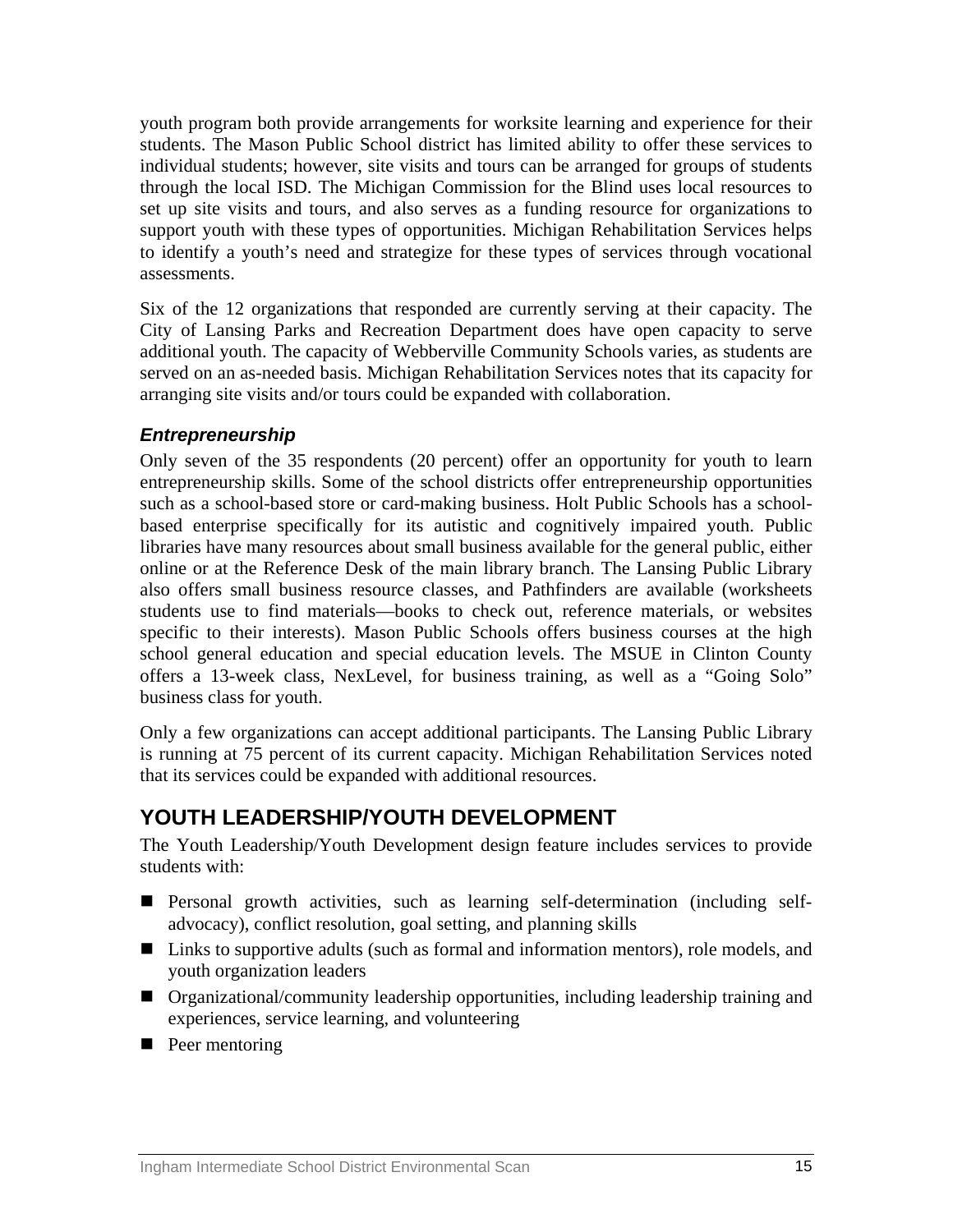# *Personal Growth*

Of the 35 respondents, 26 (74 percent) offer some kind of personal growth opportunities for youth. For example, Boy Scouts of America offers activities teaching life and interpersonal skills, planning skills, and leadership skills, and teaches its members how to work together as a group. The Boys and Girls Club of Lansing uses a P.E.A.C.E. model to resolve conflicts. This model includes four peace options (compromise, apologize, walk away, get help) and skills (stay calm, listen, be honest, work it out) to help youth resolve issues.

Several other organizations offer programs teaching personal growth skills. The Capital Area Center for Independent Living has a "People First" advocacy group, which is sponsored by the Developmental Disabilities Council. All of the Catholic Social Services programs teach personal growth skills, including daily interactions with a variety of people, therapeutic groups, and activity groups that teach conflict resolution, relational and social skills, and anger management. The ICHD/Adolescent Health Services offers group education in conflict resolution, goal setting, and assertiveness training.

Many school systems offer personal growth skills within their general education and/or special education curriculum or offer conflict resolution through their counseling offices. IISD Special Education offers personal development activities, including selfdetermination, and the IISD youth program helps students enroll in various workshops available through Capital Area Michigan Works!. The Lansing School District reports that there are teachers who take time to teach youth personal skills, although there is no formal system for doing so.

Within a group setting, Gateway Community Services offers self-advocacy and conflictresolution skills in its Crossroads Homeless Youth Shelter. The Michigan Commission for the Blind offers a class on self-advocacy within its Kalamazoo college prep program, for students who are either between 11th and 12th grades or are between their high school graduation and college entrance. The Shared Pregnancy Crisis Center offers classes through its Learn and Earn Program.

Other organizations find ways to bring personal growth skills into their various programs. The MSUE has a variety of programs, such as 4-H, that help youth develop personal skills. Peckham Inc. reports that all of its programs help students develop personal and self-determination skills. The Youth Development Corporation teaches personal growth skills within its mentoring programs, and at the YWCA of Greater Lansing, a coordinator brings speakers into the center for group discussions with middle school–age girls.

Half of the organizations that responded are currently providing personal growth activities for youth at their organization's capacity. Five of the responding organizations have the capacity to teach youth who meet their eligibility requirements personal growth skills (see Appendix A). Michigan Rehabilitation Services noted that its youth services for personal growth could be expanded if additional resources were available.

# *Supportive Adults*

Twenty-two of the 35 respondents (63 percent) offer youth some form of supportive leadership activity. The most widely known programs are those of the Boys and Girls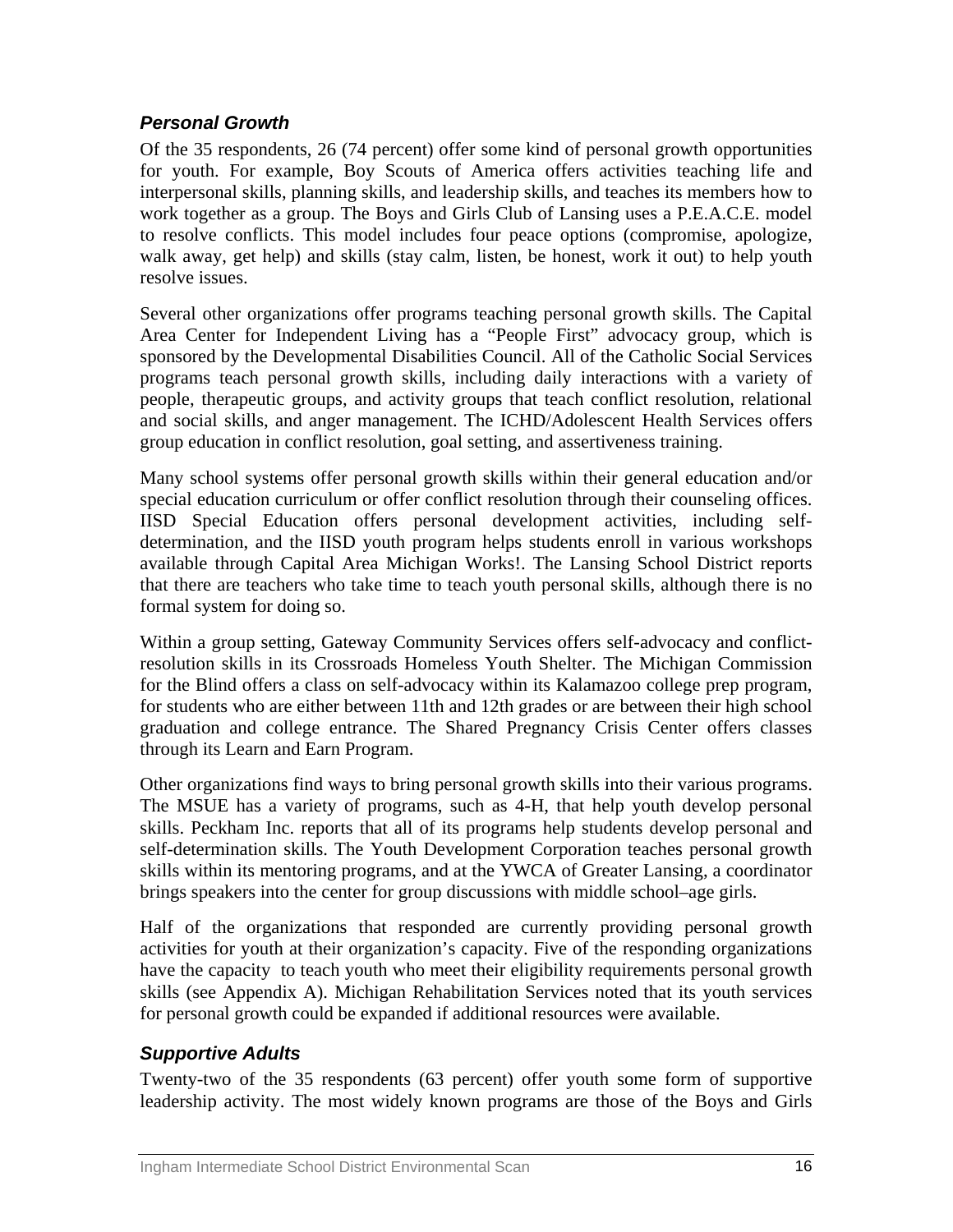Club, which is organized to arrange ongoing relationships between a caring adult and a youth, and Boy Scouts of America, which offers supportive adult relationships through the leadership found in its Learning for Life Components (in-school or after-school programs), as well as many of its traditional scouting units.

Many other organizations have adults who serve as positive role models for youth. East Lansing Public Schools sponsors various clubs for students where positive adult role models (either school staff or other community members) work with the youth. All of the public librarians responding hope to be role models for young people who go to the library. The City of Lansing Parks and Recreation Department staff strive to be positive role models for youth by showing daily skills that youth can model.

Other organizations also provide positive adult leadership. The Capital Area Center for Independent Living offers a mentoring program where youth with disability are paired with an adult with a disability. The IISD youth program also works to pair adults with youth with disabilities. Catholic Social Services offers residential services 24 hours a day, where young people are supervised and provided with crisis intervention, counseling, and role models. Mason Public Schools encourage its special education students to participate in the Special Olympics. The MSUE offices offer positive adult support to youth through the 4-H program.

The City of Lansing Parks and Recreation Department, Lansing School District, and YMCA of Lansing are the only organizations that reported the ability to serve additional youth. The Boys and Girls Clubs of Lansing noted that their capacity to serve youth varies, depending on the number of volunteers that they have available.

# *Organizational/Community Leadership*

Twenty-four of the 35 respondents (69 percent) offer opportunities for youth to develop leadership skills. Some organizations host volunteer programs where students can learn leadership skills. Other organizations have opportunities for youth to lead a teen advisory council or club. The City of East Lansing has a teen advisory council where youth receive leadership training, have leadership experiences, do community service work, and plan and implement various activities. The MSUE in Clinton County has a Youth Leadership Academy, a ten-week series (every January through March) that teaches youth leadership skills. The City of Lansing Parks and Recreation Department is developing a teen advisory board. Some of the schools, like Williamston Community Schools, offer various curriculum options depending on the student's placement (e.g., grade, general education or special education coursework). Mason Public Schools is currently developing a youth leadership program.

Of the 14 organizations that responded, six (43 percent) have reached their full capacity to offer youth opportunities for leadership and/or leadership training. Four of the responding organizations have open capacity to offer youth opportunities and/or training in leadership (see Appendix A). The capacity of Webberville Community Schools to offer such skills depends upon the number of students requesting services.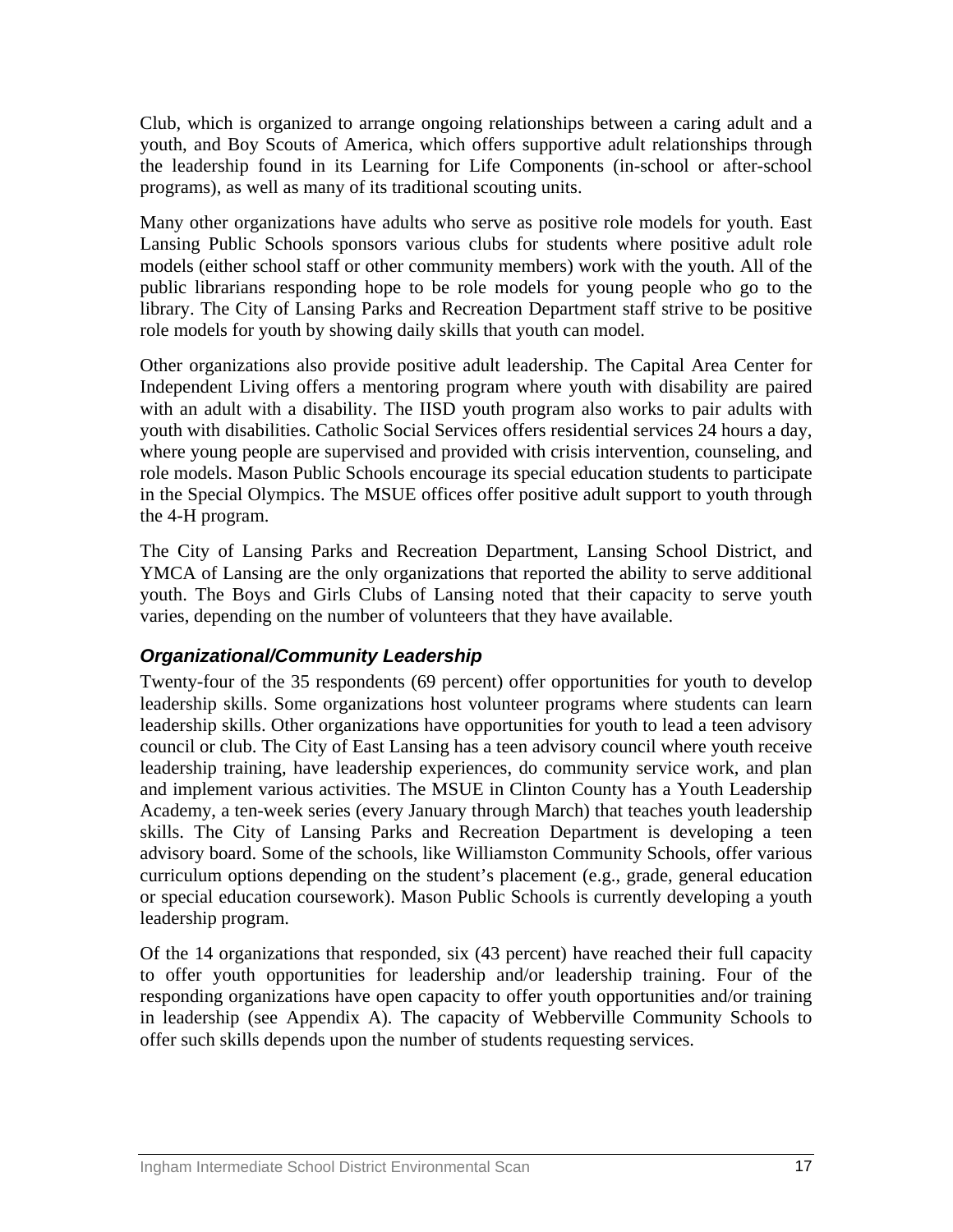### *Peer Mentoring*

Eleven of the 34 respondents (32 percent) offer peer mentoring to students. Boy Scouts of America helps members develop leadership skills, while exposing them to positive peer groups. Catholic Social Services offers therapeutic groups for its residents, providing a supportive environment with peers. ICHD/Adolescent Health Services has college-aged role models to present adolescent health education within school or community settings.

Most of the public libraries have teen advisory boards that work with the librarians on various issues that are important to teens. The libraries also have various book discussion groups, including one for youth. Holt Public Schools and the Youth Development Corporation are currently considering developing a peer mentoring program. Some of the school districts and human service organizations have various clubs, junior boards, or councils where youth work with their peers.

Only four of the responding organizations have the capacity to serve additional youth who meet their eligibility requirements with peer mentoring (see Appendix A).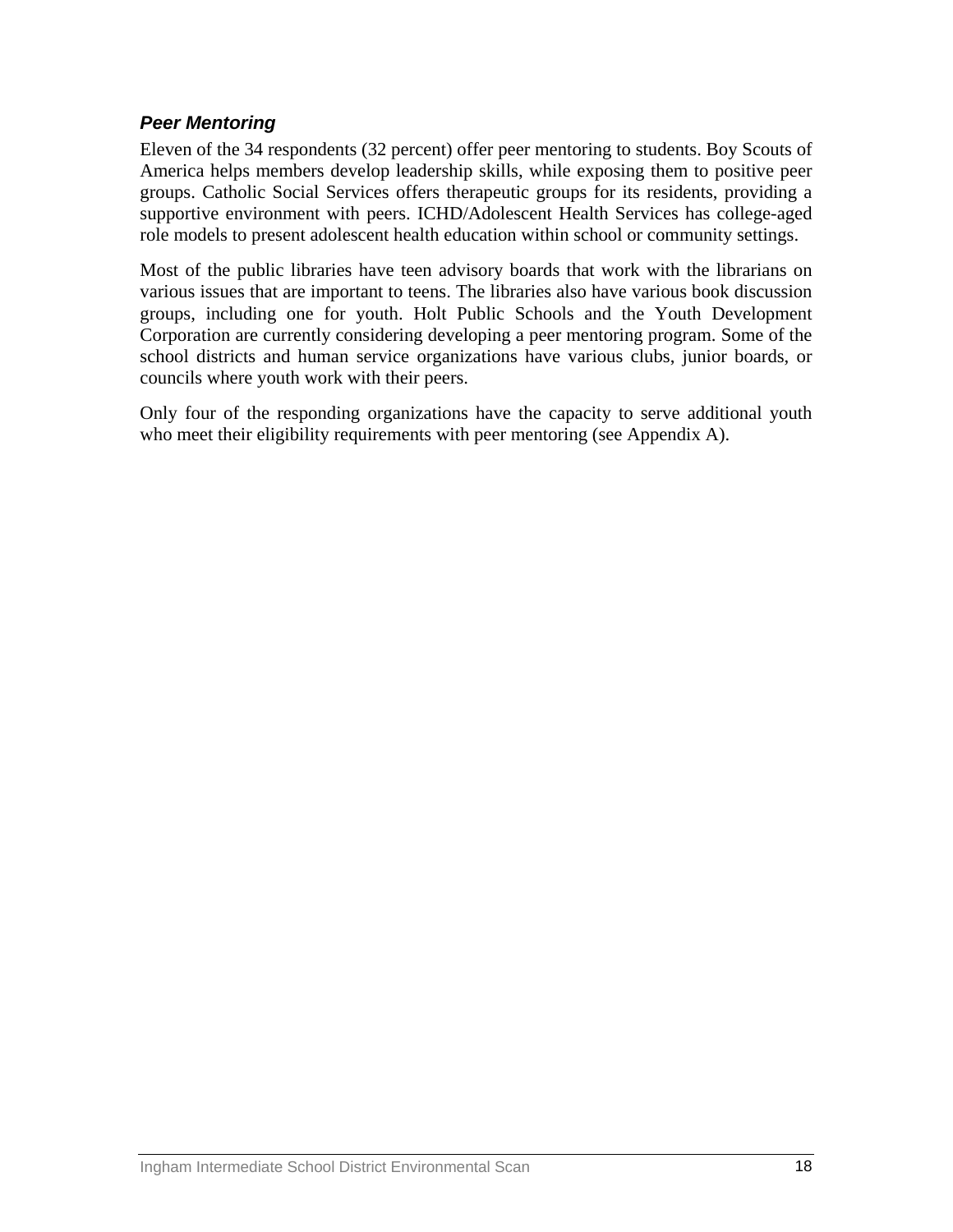<span id="page-18-0"></span>The environmental scan provides descriptive information about the services and activities for youth in the community's network. The scan also reveals issues and opportunities, as follows.

# **ISSUES AND OPPORTUNITIES**

## **1. Services available**

PSC's analysis of the data collected shows that Ingham County and its surrounding areas have a variety of providers to serve youth with disabilities. The activities being offered to youth least frequently (by less than 40 percent of providers) are mentoring (both by an adult or a peer), transportation and mobility services, site visits and tours, and opportunities for youth to get entrepreneurial experience. The activities most frequently being offered to youth (by more than 70 percent of providers) are opportunity awareness, internships, and development of personal growth skills.

### **2. Variation in eligibility**

All of the organizations that participated in the scan have eligibility requirements in addition to those of MIConnections (youth must be aged 14–22 and have a disability). The eligibility requirements vary widely by organization, which may be a barrier due to the complexity this variation may introduce. At the same time, varying eligibility policies provide a range of options for the population to be served, assuming there is capability for sharing this information across the entire network.

### **3. Linkages to create a community network**

With the data collected by the scan there is an opportunity to better link organizations that have additional capacity to provide various services with youth needing placement, while taking into consideration the various eligibility policies and service areas.

### **4. Communication**

When the scan was first disseminated, a majority of the organizations asked to participate were unfamiliar with the MIConnections initiative. Asking for their participation in the scan was an introduction to the initiative for most organizations. Once their initial questions were addressed, many organizations expressed interest and enthusiasm: 76 percent of the organizations that completed the scan are interested in more information about MIConnections. This could lead to more partnerships and greater opportunity for youth with disabilities. A list of interested parties, with their contact information, is provided in Appendix B.

PSC will provide the IISD with a Microsoft Access database containing all of the information collected from the environmental scan to support the organization of the initiative's efforts.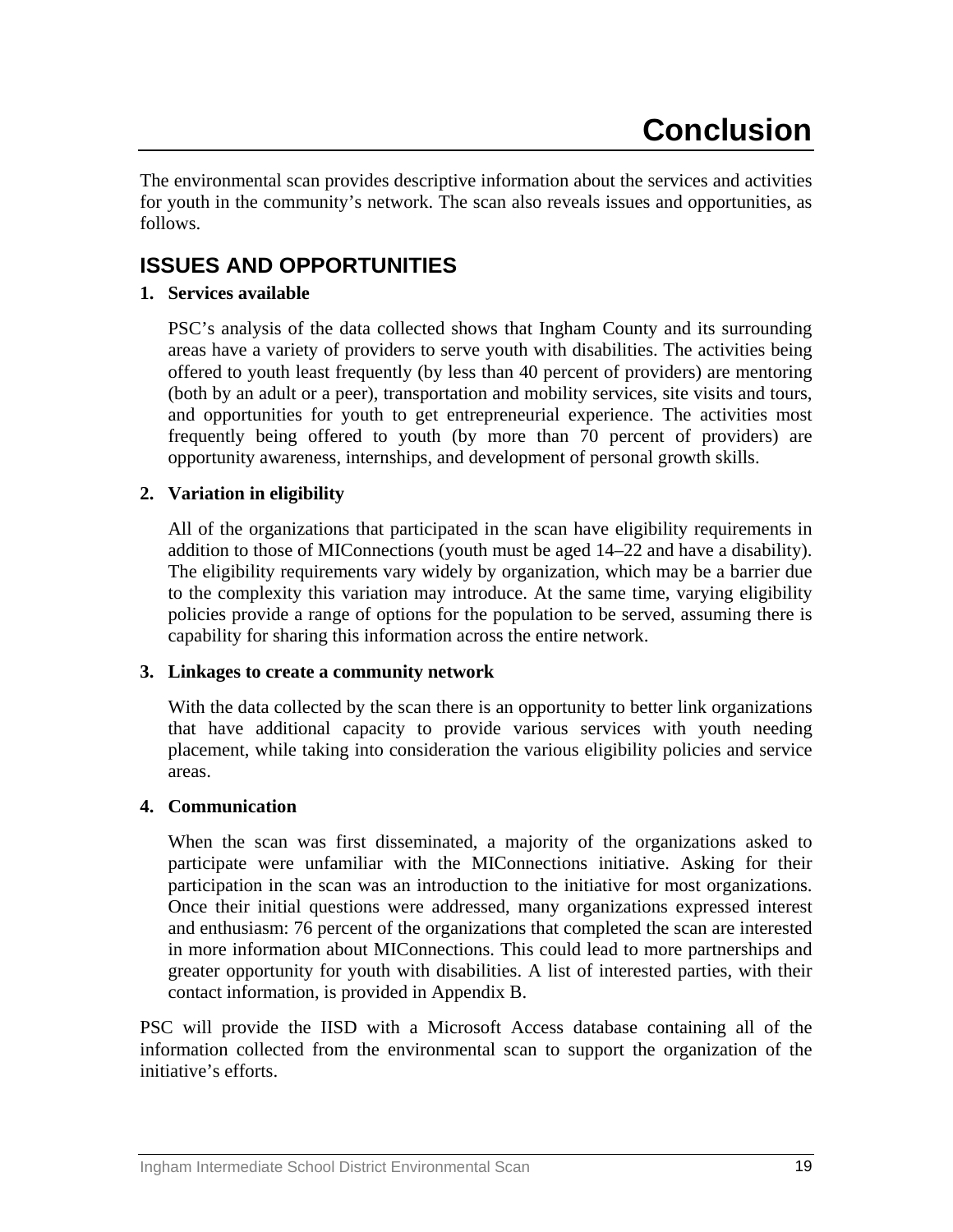# <span id="page-19-0"></span>**Appendix A:**  *Aggregate Data*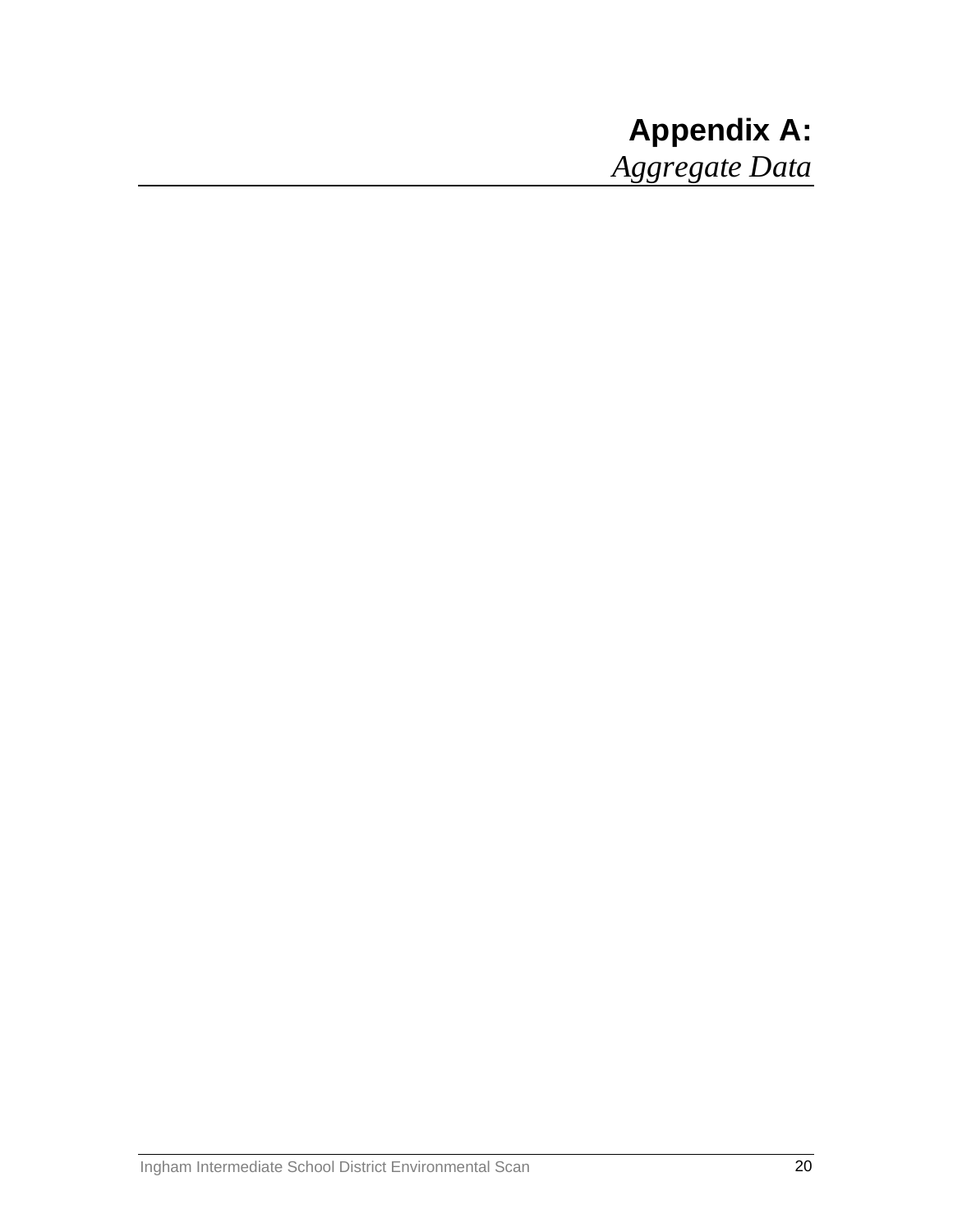| Organization                                | Preparatory<br>experiences*                                        | <b>Connecting</b><br>activities                                                                                                                  | <b>Work-based</b><br>experiences*                 | Youth leadership/<br>development* | Age/other<br>requirements                                                                                                                                                                         | <b>Service</b><br>area                                                     | <b>Wait time</b><br>to receive<br>services | Other<br>information                                                                                              |
|---------------------------------------------|--------------------------------------------------------------------|--------------------------------------------------------------------------------------------------------------------------------------------------|---------------------------------------------------|-----------------------------------|---------------------------------------------------------------------------------------------------------------------------------------------------------------------------------------------------|----------------------------------------------------------------------------|--------------------------------------------|-------------------------------------------------------------------------------------------------------------------|
| <b>State Agencies</b>                       |                                                                    |                                                                                                                                                  |                                                   |                                   |                                                                                                                                                                                                   |                                                                            |                                            |                                                                                                                   |
| MI Commission for<br>the Blind              | <b>Opportunity</b><br>awareness<br><b>Career</b><br>assessment     | Tutoring<br>Workforce<br>preparation<br><b>Assistive</b><br>technology<br>Parenting<br><b>Mentoring</b><br>Transportation/<br>mobility           | Internships<br>Job shadowing<br>Site visits/tours | Personal growth                   | Any youth 20/70 or<br>worse in the better eye<br>with best corrected<br>vision or restricted fields<br>of 20 degrees or less.<br>This program is<br>available until departure<br>from high school | State of<br>Michigan                                                       | About 1<br>week                            | Provides<br>accommodations                                                                                        |
| <b>MI Rehabilitation</b><br><b>Services</b> | Opportunity<br>awareness<br>Work readiness<br>Career<br>assessment | Tutoring<br>Workforce<br>preparation<br>Assistive<br>technology<br>Mentoring<br>Transportation/<br>mobility                                      | Internships<br>Job shadowing<br>Site visits/tours | Personal growth                   | Ages 14-26 with<br>documented disability<br>and a significant barrier<br>to employment                                                                                                            | State of<br>Michigan                                                       | About 1<br>week                            | Provides<br>accommodations                                                                                        |
| <b>Local Government</b>                     |                                                                    |                                                                                                                                                  |                                                   |                                   |                                                                                                                                                                                                   |                                                                            |                                            |                                                                                                                   |
| City of East<br>Lansing                     |                                                                    | Tutoring (\$)<br>Workforce<br>preparation<br>Prevention<br>Assistive<br>Technology<br>Parenting (\$)<br>Mentoring<br>Transportation/<br>mobility | <b>Internships</b>                                | Supportive adult<br>Leadership    | Ages 10-17                                                                                                                                                                                        | City of East<br>Lansing and the<br>East Lansing<br>school district<br>area | About 1<br>day                             | Participants must<br>be City of East<br>Lansing resident<br>or live within the<br>East Lansing<br>school district |

<span id="page-20-0"></span>\* Activities with a fee are indicated by the (\$) symbol. **Bold type** indicates that the organization reported available capacity for the activity at the time the scan was completed.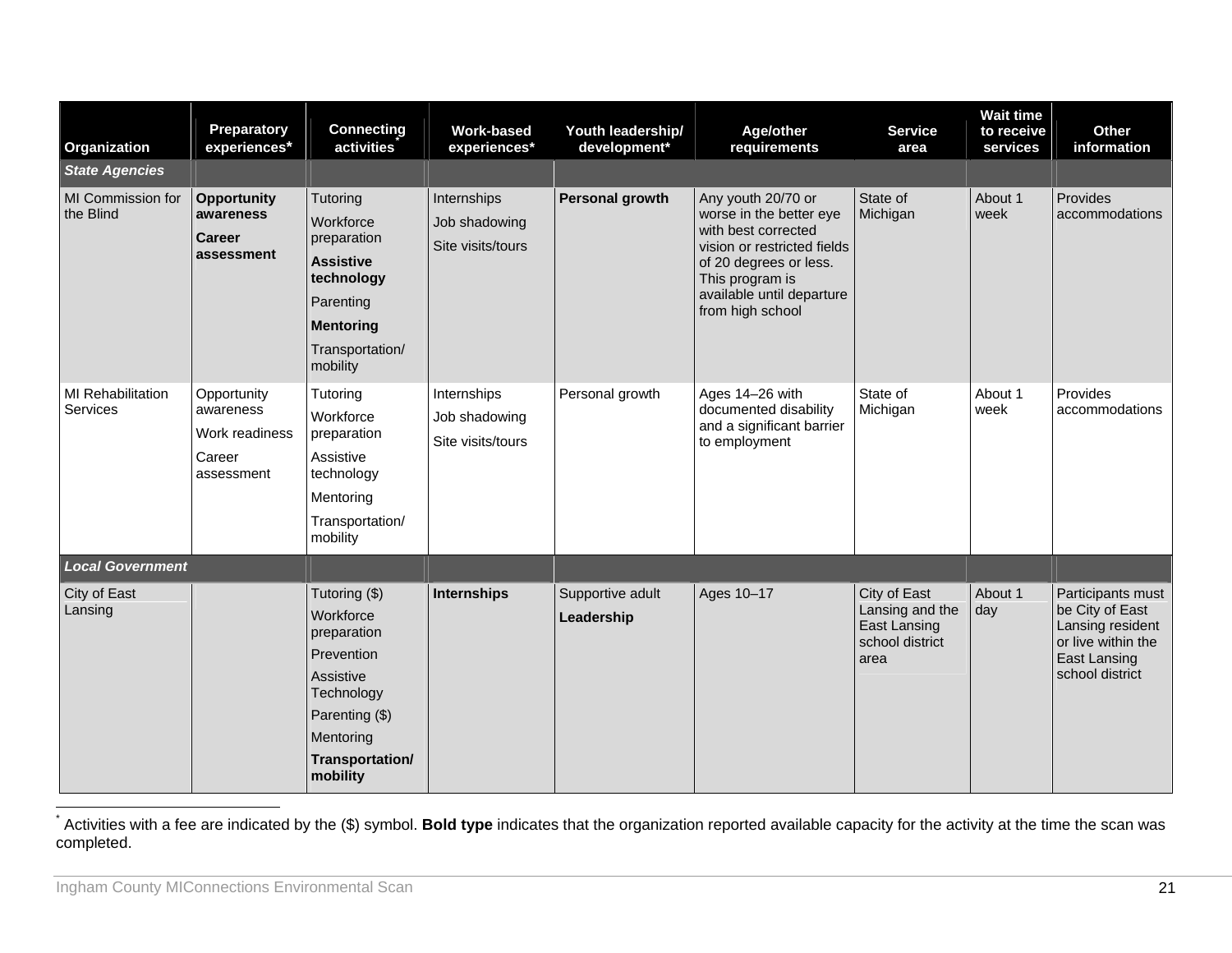| Organization                                                                       | Preparatory<br>experiences*                | <b>Connecting</b><br>activities                                                                             | <b>Work-based</b><br>experiences*                                     | Youth leadership/<br>development*                                                    | Age/other<br>requirements                                                                                                                    | <b>Service</b><br>area                                                                                                                                                                                                  | <b>Wait time</b><br>to receive<br>services | Other<br>information       |
|------------------------------------------------------------------------------------|--------------------------------------------|-------------------------------------------------------------------------------------------------------------|-----------------------------------------------------------------------|--------------------------------------------------------------------------------------|----------------------------------------------------------------------------------------------------------------------------------------------|-------------------------------------------------------------------------------------------------------------------------------------------------------------------------------------------------------------------------|--------------------------------------------|----------------------------|
| City of Lansing<br>Parks and<br>Recreation<br>Department                           | Career<br>assessment                       | <b>Workforce</b><br>preparation<br><b>Prevention</b><br><b>Mentoring</b>                                    | <b>Internships</b><br>Job shadowing<br><b>Site visits/tours</b>       | Personal growth (\$)<br><b>Supportive adult</b><br>Leadership<br>Peer mentoring (\$) |                                                                                                                                              |                                                                                                                                                                                                                         | About 1<br>week                            |                            |
| Ingham County<br>Health Department-<br><b>Adolescent Health</b><br><b>Services</b> | Work readiness                             | Prevention<br>Parenting                                                                                     |                                                                       | Personal growth<br>Supportive adult<br>Peer mentoring                                | <b>Willow Plaza Services:</b><br>ages 10-21<br><b>Otto Community Health</b><br>Cr: Lansing School<br>District students and<br>their families | <b>Willow Plaza</b><br>Services: no<br>boundaries<br><b>Turning Point:</b><br>Lansing<br><b>Teen Parenting</b><br>Network: Ingham<br>County<br>Otto Comm.<br>Health Center:<br><b>Lansing School</b><br><b>District</b> |                                            | Provides<br>accommodations |
| <b>Education</b>                                                                   |                                            |                                                                                                             |                                                                       |                                                                                      |                                                                                                                                              |                                                                                                                                                                                                                         |                                            |                            |
| Dansville Public<br>Schools                                                        |                                            | Workforce<br>preparation                                                                                    |                                                                       | Personal growth                                                                      | Birth-26 years old                                                                                                                           | Dansville School<br><b>District</b>                                                                                                                                                                                     | About 1<br>month                           | Provides<br>accommodations |
| East Lansing<br><b>Public Schools</b>                                              | Opportunity<br>awareness<br>Work readiness | Tutoring<br>Workforce<br>preparation<br>Assistive<br>technology<br>Mentoring<br>Transportation/<br>mobility | Internships<br>Job shadowing<br>Site visits/tours<br>Entrepreneurship | Personal growth<br>Supportive adult<br>Leadership                                    | High school students,<br>$14-26$ years                                                                                                       | East Lansing                                                                                                                                                                                                            | Immediate                                  | Provides<br>accommodations |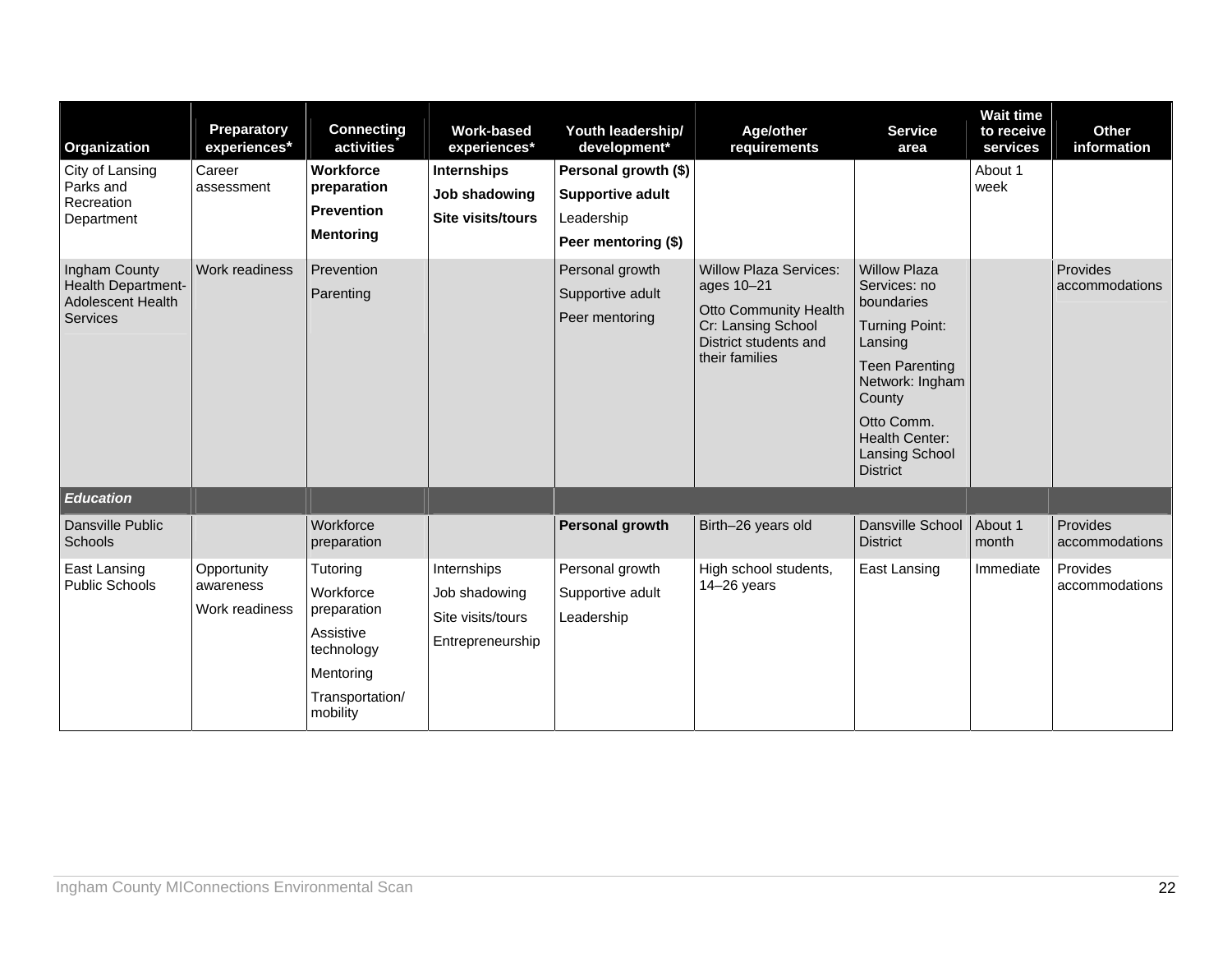| Organization                                                                                | Preparatory<br>experiences*                                               | <b>Connecting</b><br>activities                                                                                                        | <b>Work-based</b><br>experiences*                                     | Youth leadership/<br>development*                                   | Age/other<br>requirements                                     | <b>Service</b><br>area                                                                       | <b>Wait time</b><br>to receive<br>services | Other<br>information                                                                            |
|---------------------------------------------------------------------------------------------|---------------------------------------------------------------------------|----------------------------------------------------------------------------------------------------------------------------------------|-----------------------------------------------------------------------|---------------------------------------------------------------------|---------------------------------------------------------------|----------------------------------------------------------------------------------------------|--------------------------------------------|-------------------------------------------------------------------------------------------------|
| <b>Haslett Public</b><br>Schools                                                            | Opportunity<br>awareness<br><b>Work readiness</b><br>Career<br>assessment | Tutoring<br>Workforce<br>preparation<br>Assistive<br>technology<br>Parenting<br>Transportation/<br>mobility                            | <b>Internships</b><br>Job shadowing<br>Entrepreneurship               | Personal growth<br>Supportive adult<br>Leadership                   | <b>Secondary Special</b><br><b>Education Students</b>         | Haslett                                                                                      | More than<br>1 month                       | Provides<br>accommodations                                                                      |
| <b>Holt Public Schools</b>                                                                  | Opportunity<br>awareness<br>Work readiness<br>Career<br>assessment        | Tutoring<br>Workforce<br>preparation<br>Assistive<br>technology<br>Transportation/<br>mobility                                         | Internships<br>Job shadowing<br>Site visits/tours<br>Entrepreneurship | Personal growth<br>Peer mentoring                                   | Middle & high school<br>students (through age<br>26)          | <b>Holt School</b><br><b>District</b>                                                        |                                            |                                                                                                 |
| Ingham<br>Intermediate<br>School District-<br>Special Education                             | Opportunity<br>awareness<br><b>Work readiness</b><br>Career<br>assessment | Assistive<br>technology<br><b>Transportation/</b><br>mobility                                                                          | Internships<br>Job shadowing<br>Site visits/tours                     | Personal growth                                                     | Children & youth with<br>disabilities ages birth-<br>26 years | Ingham County<br>public schools,<br>public school<br>academies, and<br>non-public<br>schools | Immediate                                  | Student must<br>elect to receive<br>special education<br>services<br>Provides<br>accommodations |
| Ingham<br>Intermediate<br>School District-<br>Workforce<br>Investment Act-<br>Youth Program | Opportunity<br>awareness<br>Work readiness<br>Career<br>assessment        | Tutoring<br>Workforce<br>preparation<br>Prevention<br>Assistive<br>technology<br>Parenting<br>Mentoring<br>Transportation/<br>mobility | Internships<br>Job shadowing<br>Site visits/tours                     | Personal growth<br>Supportive adult<br>Leadership<br>Peer mentoring |                                                               |                                                                                              |                                            |                                                                                                 |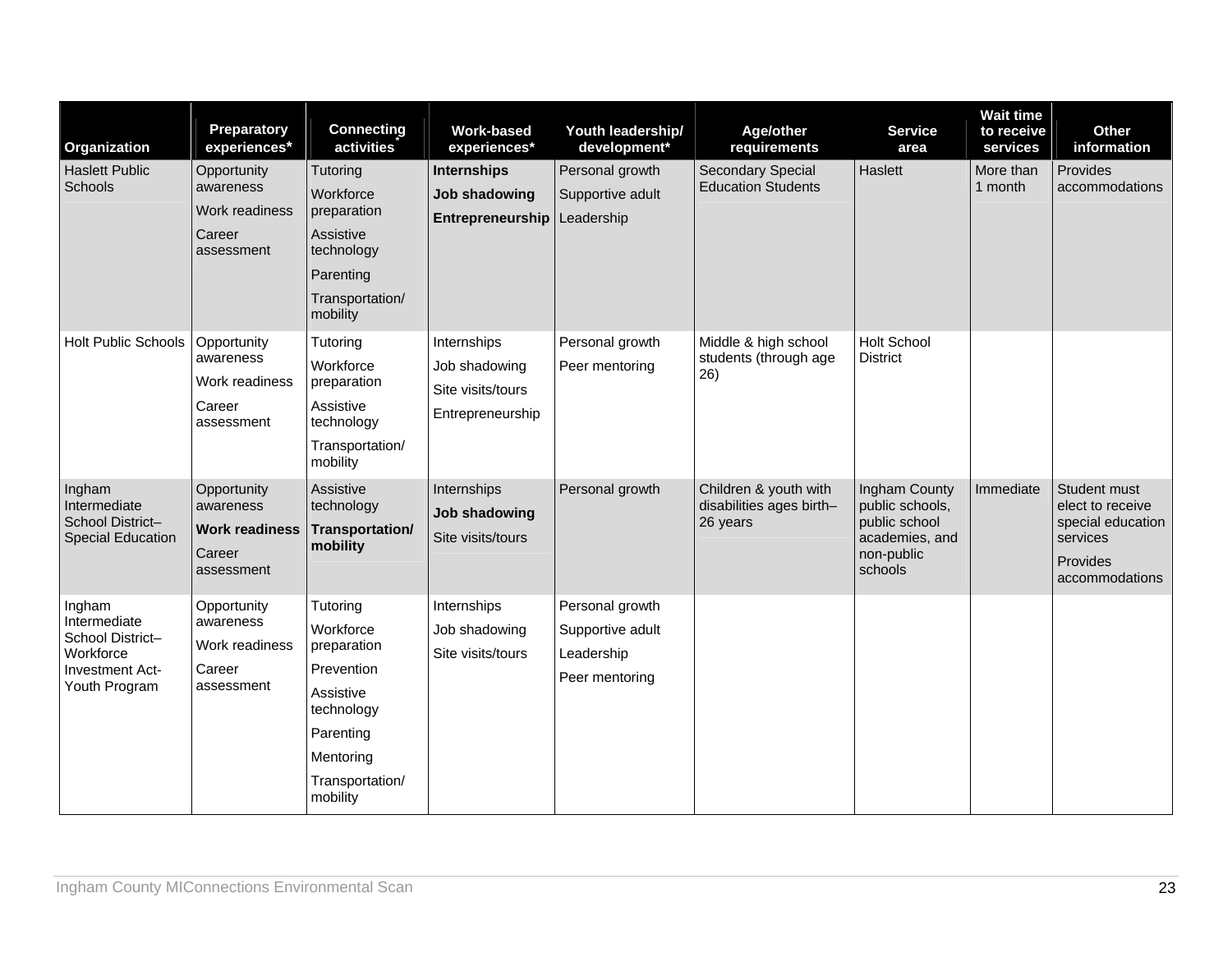| Organization                        | Preparatory<br>experiences*                                               | <b>Connecting</b><br>activities                                                                                     | <b>Work-based</b><br>experiences*                                     | Youth leadership/<br>development*                 | Age/other<br>requirements                         | <b>Service</b><br>area                             | <b>Wait time</b><br>to receive<br>services | Other<br>information       |
|-------------------------------------|---------------------------------------------------------------------------|---------------------------------------------------------------------------------------------------------------------|-----------------------------------------------------------------------|---------------------------------------------------|---------------------------------------------------|----------------------------------------------------|--------------------------------------------|----------------------------|
| Lansing Public<br>Schools           | Opportunity<br>awareness<br>Work readiness<br><b>Career</b><br>assessment | Tutoring<br>Workforce<br>preparation<br><b>Assistive</b><br>technology<br>Mentoring<br>Transportation/<br>mobility  | Internships<br>Job shadowing                                          | Supportive adult<br>Leadership<br>Peer mentoring  | High school students<br>with disabilities         | <b>Lansing School</b><br><b>District</b>           | Immediate                                  | Provides<br>accommodations |
| Mason Public<br>Schools             | Opportunity<br>awareness<br>Work readiness<br>Career<br>assessment        | Tutoring<br>Workforce<br>preparation<br>Prevention<br>Assistive<br>technology<br>Transportation/<br>mobility $(\$)$ | Internships<br>Job shadowing<br>Site visits/tours<br>Entrepreneurship | Personal growth<br>Supportive adult<br>Leadership | Pre-school thru grade<br>12, all disability areas | Ingham County,<br>Mason area                       | About 1<br>month                           | Provides<br>accommodations |
| Stockbridge<br>Community<br>Schools | Work readiness<br>Career<br>assessment                                    | Tutoring<br>Workforce<br>preparation<br>Parenting                                                                   | Site visits/tours                                                     | Personal growth<br>Supportive adult               | Ages 13-18                                        | Stockbridge<br>Community<br><b>School District</b> | About 1<br>day                             | Provides<br>accommodations |
| Waverly<br>Community<br>Schools     | Opportunity<br>awareness<br>Work readiness<br>Career<br>assessment        | Workforce<br>preparation<br>Prevention<br>Assistive<br>technology<br>Parenting                                      |                                                                       | Personal growth                                   |                                                   | Waverly<br>Community<br>School<br>enrollment area  |                                            |                            |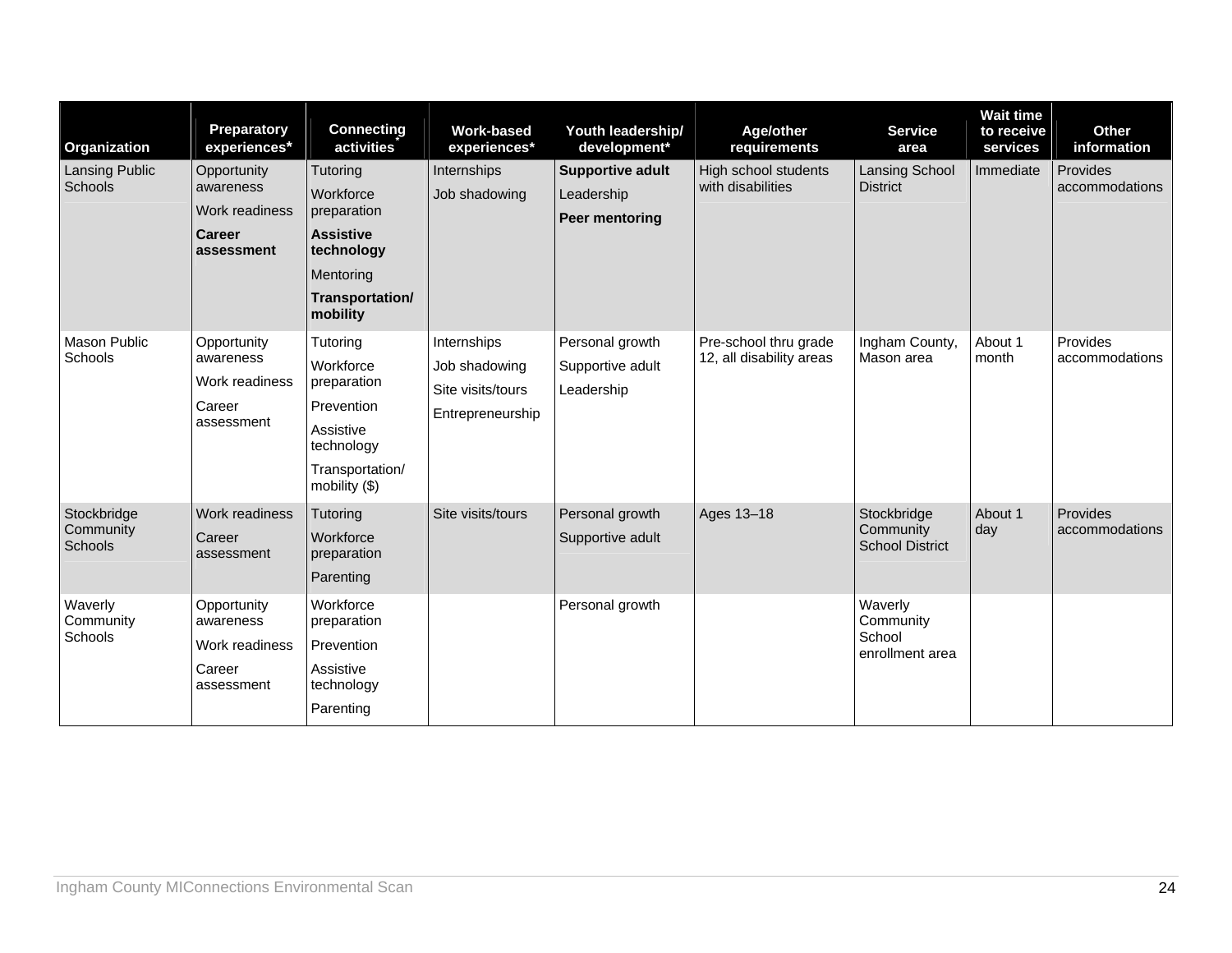| Organization                                                                                           | Preparatory<br>experiences*                                                           | <b>Connecting</b><br>activities                                                                | <b>Work-based</b><br>experiences*                 | Youth leadership/<br>development*                                                       | Age/other<br>requirements | <b>Service</b><br>area                                                                  | <b>Wait time</b><br>to receive<br>services | Other<br>information                                                                                                                              |
|--------------------------------------------------------------------------------------------------------|---------------------------------------------------------------------------------------|------------------------------------------------------------------------------------------------|---------------------------------------------------|-----------------------------------------------------------------------------------------|---------------------------|-----------------------------------------------------------------------------------------|--------------------------------------------|---------------------------------------------------------------------------------------------------------------------------------------------------|
| Webberville<br>Community<br>Schools                                                                    | Opportunity<br>awareness (\$)<br>Work readiness<br>$($ \$)<br>Career<br>assessment    | Tutoring<br>Workforce<br>preparation<br>Assistive<br>technology<br>Transportation/<br>mobility | Internships<br>Job shadowing<br>Site visits/tours | Personal growth<br>Leadership                                                           | Ages 3-26                 | Webberville<br>Community<br>Schools                                                     | About 1<br>week                            | Provides<br>accommodations                                                                                                                        |
| Williamston<br>Community<br>Schools                                                                    |                                                                                       |                                                                                                | Internships<br>Job shadowing                      | Personal growth<br>Supportive adult<br>Leadership<br>Peer mentoring                     |                           |                                                                                         |                                            |                                                                                                                                                   |
| <b>Public Libraries</b>                                                                                |                                                                                       |                                                                                                |                                                   |                                                                                         |                           |                                                                                         |                                            |                                                                                                                                                   |
| <b>Capital Area</b><br><b>District Libraries</b><br>(Foster, Lansing,<br>Mason-Ash,<br>Mason-Aurelius) | <b>Opportunity</b><br>awareness<br><b>Work readiness</b>                              | Tutoring<br><b>Prevention</b><br>Assistive<br>technology<br><b>Parenting</b>                   | Internships<br>Job shadowing<br>Entrepreneurship  | Supportive adult<br>Leadership<br><b>Peer Mentoring</b>                                 | All ages                  | All of Ingham<br>County, except<br><b>East Lansing</b>                                  | About 1<br>month                           | Provides<br>accommodations,<br>depending on<br>branch location                                                                                    |
| East Lansing<br><b>Public Library</b>                                                                  | Opportunity<br>awareness                                                              |                                                                                                | Internships<br>Job shadowing                      | Supportive adult<br>Leadership<br>Peer mentoring                                        | All ages                  | City of East<br>Lansing                                                                 |                                            |                                                                                                                                                   |
| <b>Human Service Organizations</b>                                                                     |                                                                                       |                                                                                                |                                                   |                                                                                         |                           |                                                                                         |                                            |                                                                                                                                                   |
| <b>Boy Scouts of</b><br>America-Chief<br><b>Okemos Council</b>                                         | Opportunity<br>awareness (\$)<br>Work readiness<br>(3)<br>Career<br>assessment $(\$)$ | Tutoring (\$)<br>Workforce<br>preparation (\$)<br>Prevention (\$)<br>Mentoring (\$)            | Job shadowing (\$)<br>Site visits/tours (\$)      | Personal growth (\$)<br>Supportive adult (\$)<br>Leadership (\$)<br>Peer mentoring (\$) | Ages 8-20                 | Ingham, Eaton,<br>and Clinton<br>Counties, and<br>the school<br>district of<br>Portland | About 1<br>week                            | Learning for Life<br>is all co-ed;<br>traditional<br>programs of Cub<br>Scouts, Boy<br>Scouts are for<br>boys only.<br>Provides<br>accommodations |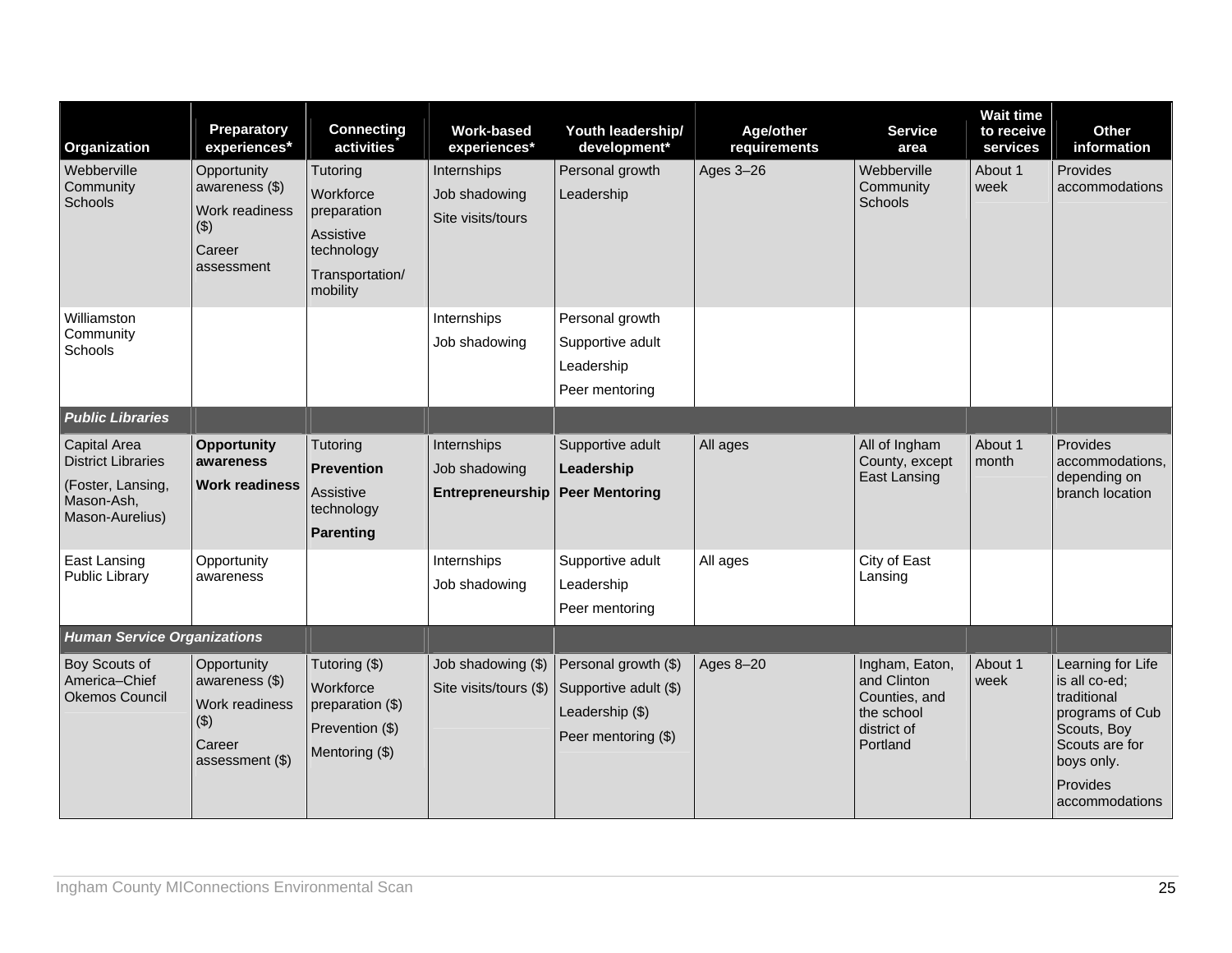| Organization                                                                        | Preparatory<br>experiences*                                                             | <b>Connecting</b><br>activities                   | <b>Work-based</b><br>experiences* | Youth leadership/<br>development*                                   | Age/other<br>requirements                                                                                                                                                                                                                   | <b>Service</b><br>area                                              | <b>Wait time</b><br>to receive<br>services | Other<br>information       |
|-------------------------------------------------------------------------------------|-----------------------------------------------------------------------------------------|---------------------------------------------------|-----------------------------------|---------------------------------------------------------------------|---------------------------------------------------------------------------------------------------------------------------------------------------------------------------------------------------------------------------------------------|---------------------------------------------------------------------|--------------------------------------------|----------------------------|
| Boys & Girls Club<br>of Lansing                                                     | Opportunity<br>awareness                                                                | Tutoring<br>Prevention<br>Assistive<br>technology | Internships                       | Personal growth<br>Supportive adult<br>Leadership                   | Ages 7-17                                                                                                                                                                                                                                   | Tri-county area                                                     | About 1<br>week                            | Provides<br>accommodations |
| <b>Capital Area</b><br>Center for<br>Independent Living                             | Opportunity<br>awareness (\$)<br>Work readiness<br>$($ \$)<br>Career<br>assessment (\$) |                                                   | Internships                       | Personal growth<br>Supportive adult                                 | All people with<br>disabilities and the<br>people/agencies that<br>support them.                                                                                                                                                            | Clinton, Eaton,<br>Ingham, and<br>Shiawassee<br>Counties            | About 1<br>day                             | Provides<br>accommodations |
| Capital Area<br><b>Literacy Coalition</b>                                           |                                                                                         | Parenting                                         |                                   |                                                                     | Children, teens, and<br>adults who need to<br>improve literacy and<br>have the capacity to<br>improve                                                                                                                                       | Tri-county area                                                     |                                            |                            |
| <b>Catholic Social</b><br>Services/St.<br>Vincent Home for<br>Children              | Work readiness                                                                          | Tutoring<br>Prevention<br>Mentoring               | Internships                       | Personal growth<br>Supportive adult<br>Leadership<br>Peer mentoring | Children and youth<br>ages 4-17 who are<br>unable to be maintained<br>in a home setting due to<br>unsafe behaviors such<br>as physical acting out,<br>self harmful/suicidal<br>behavior, running away,<br>and sexually unsafe<br>behaviors. | The state of<br>Michigan with<br>priority given to<br>Ingham County | About 1<br>week                            | Provides<br>accommodations |
| <b>Community Mental</b><br>Health Authority of<br>Clinton-Eaton-<br>Ingham Counties | <b>Opportunity</b><br>awareness                                                         | Prevention<br>Parenting (\$)<br>Mentoring         |                                   |                                                                     | Children ages 0-18 with<br>serious emotional<br>disturbance                                                                                                                                                                                 | Clinton, Eaton,<br>and Ingham<br>Counties                           | About 1<br>week                            | Provides<br>accommodations |
| Gateway<br>Community<br><b>Services</b>                                             | Opportunity<br>awareness<br>Work readiness                                              | Prevention<br>Parenting                           | Internships                       | Personal growth<br>Leadership                                       | Runaway youth ages 0-<br>17 and homeless youth<br>ages 16-21                                                                                                                                                                                | Clinton, Ingham,<br>and Eaton<br>Counties                           | About 1<br>month                           | Provides<br>accommodations |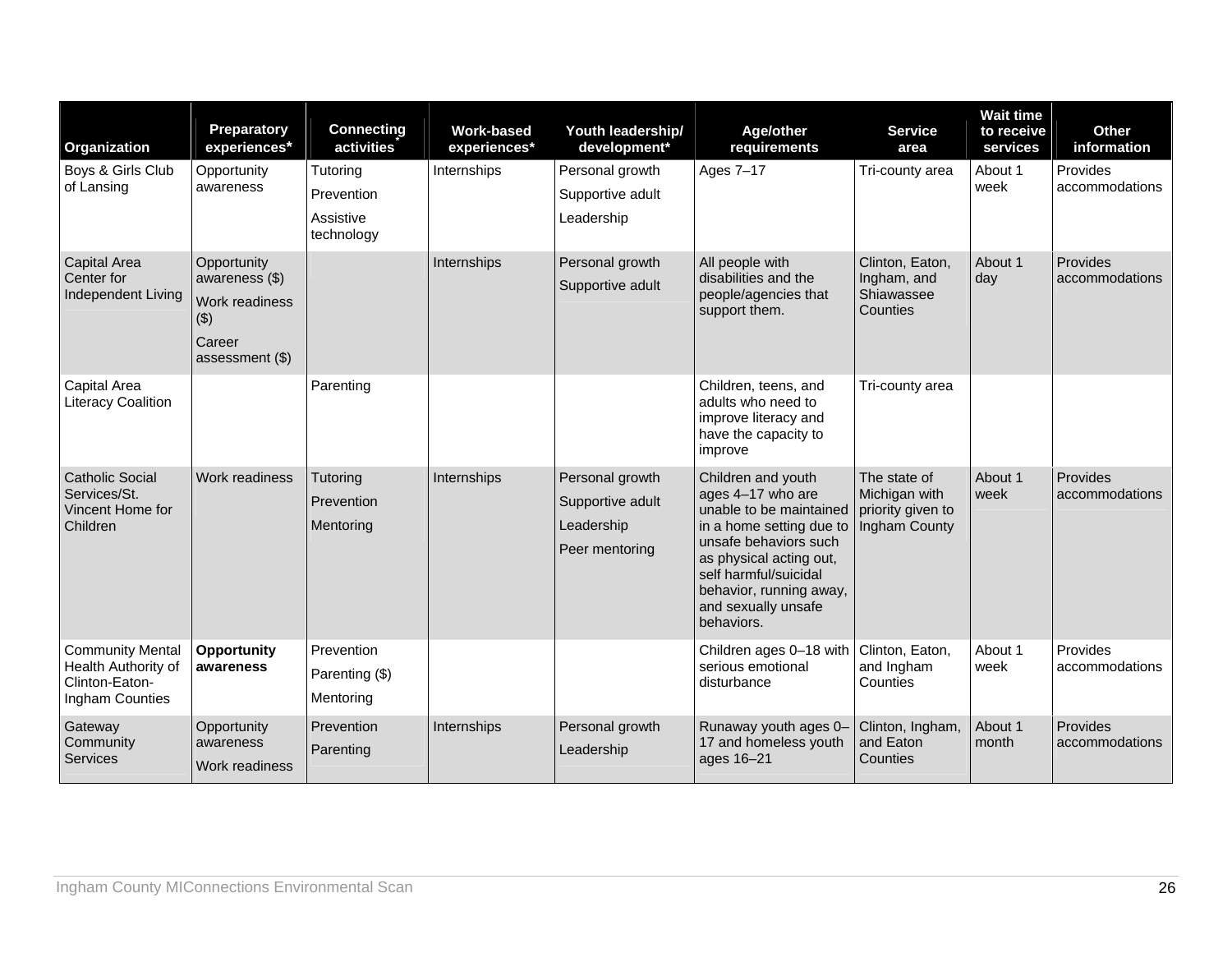| Organization                                     | Preparatory<br>experiences*                                                             | <b>Connecting</b><br>activities                                                                                                        | <b>Work-based</b><br>experiences*                                | Youth leadership/<br>development*                                                 | Age/other<br>requirements                                 | <b>Service</b><br>area                    | <b>Wait time</b><br>to receive<br>services | <b>Other</b><br>information |
|--------------------------------------------------|-----------------------------------------------------------------------------------------|----------------------------------------------------------------------------------------------------------------------------------------|------------------------------------------------------------------|-----------------------------------------------------------------------------------|-----------------------------------------------------------|-------------------------------------------|--------------------------------------------|-----------------------------|
| <b>MSU Extension</b><br>Office-Clinton<br>County | Opportunity<br>awareness<br>Work readiness                                              | Workforce<br>preparation<br>Parenting<br>Mentoring                                                                                     | Internships<br>Job shadowing<br>Entrepreneurship<br>(3)          | Personal growth<br>Supportive adult<br>Leadership (\$)                            | Ages 5-18                                                 | <b>Clinton County</b>                     | About 1<br>month                           | Provides<br>accommodations  |
| <b>MSU Extension-</b><br><b>Eaton County</b>     | Opportunity<br>awareness<br><b>Work readiness</b><br>Career<br>assessment               | Tutoring<br><b>Workforce</b><br>preparation (\$)<br>Parenting<br>Mentoring                                                             | Internships                                                      | <b>Personal growth</b><br><b>Supportive adult</b><br>Leadership<br>Peer mentoring | Ages 5-18                                                 | <b>Eaton County</b>                       | About 1<br>month                           | Provides<br>accommodations  |
| MSU Extension -<br>Ingham County                 | <b>Opportunity</b><br>awareness                                                         |                                                                                                                                        |                                                                  |                                                                                   | Ages 5-19                                                 | Ingham County                             | About 1<br>week                            |                             |
| Peckham Inc.                                     | <b>Opportunity</b><br>awareness<br>Work readiness<br>(3)<br>Career<br>assessment $(\$)$ | Tutoring<br><b>Workforce</b><br>preparation<br>Prevention (\$)<br>Transportation/<br>mobility                                          | Internships (\$)<br>Job shadowing (\$)<br>Site visits/tours (\$) | Personal growth (\$)<br>Leadership (\$)                                           | 14-26-year-old high<br>school students with<br>active IEP | Clinton, Ingham,<br>and Eaton<br>Counties | About 1<br>week                            | Provides<br>accommodations  |
| <b>Shared Pregnancy</b><br>Women's Center        | Opportunity<br>awareness<br>Career<br>assessment                                        | Tutoring<br>Workforce<br>preparation<br>Prevention<br>Assistive<br>technology<br>Parenting<br>Mentoring<br>Transportation/<br>mobility | Internships                                                      | Personal growth<br>Supportive adult<br>Leadership                                 | Ages 12-49                                                | Clinton, Ingham,<br>and Eaton<br>Counties | Immediate                                  |                             |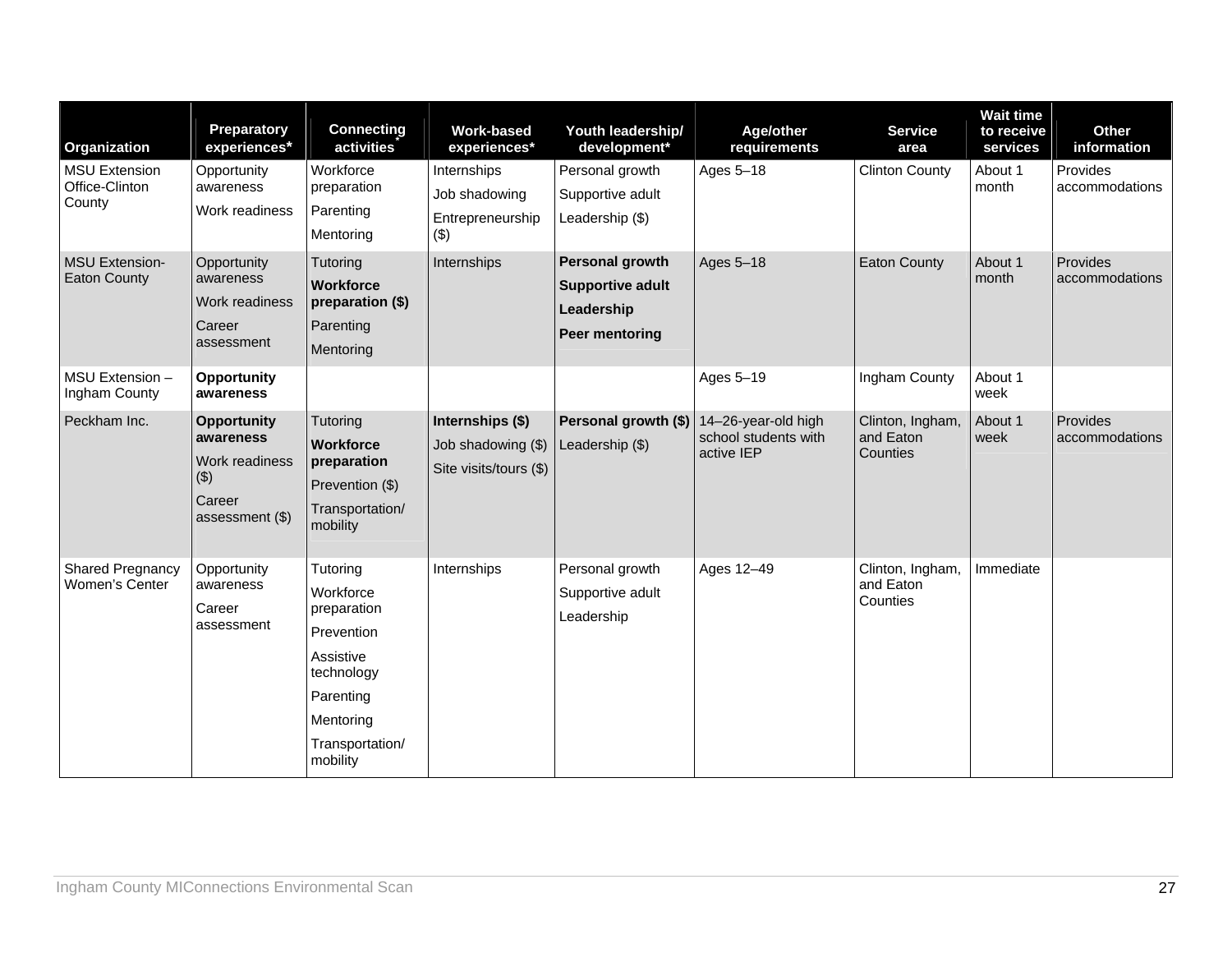| Organization                                              | Preparatory<br>experiences*                                                                           | <b>Connecting</b><br>activities                                             | Work-based<br>experiences* | Youth leadership/<br>development*                     | Age/other<br>requirements                                                                                                                                                                                                             | <b>Service</b><br>area                    | <b>Wait time</b><br>to receive<br>services | <b>Other</b><br>information |
|-----------------------------------------------------------|-------------------------------------------------------------------------------------------------------|-----------------------------------------------------------------------------|----------------------------|-------------------------------------------------------|---------------------------------------------------------------------------------------------------------------------------------------------------------------------------------------------------------------------------------------|-------------------------------------------|--------------------------------------------|-----------------------------|
| YMCA of Lansing<br>(Oak Park and<br>Parkwood<br>Branches) | Opportunity<br>awareness<br>Career<br>assessment                                                      | Tutoring<br>Workforce<br>preparation<br><b>Prevention</b><br>Parenting (\$) | Internships                | <b>Supportive adult</b><br>$($ \$)<br>Leadership (\$) |                                                                                                                                                                                                                                       |                                           |                                            |                             |
| Youth<br>Development<br>Corporation                       | <b>Opportunity</b><br>awareness (\$)<br><b>Work readiness</b><br>$($ \$)<br>Career<br>assessment (\$) | <b>Tutoring</b><br>Prevention<br><b>Mentoring</b>                           | Internships                | Personal growth<br>Supportive adult<br>Leadership     | Lansing School district<br>youth referred by LSD<br>middle school<br>counselors.<br>10-15 years for<br>mentoring program<br>16-21 years for the<br>Youth Employment<br>Service (YES) program,<br>for job preparation and<br>placement | Ingham, Eaton,<br>and Clinton<br>Counties |                                            | Provides<br>accommodations  |
| <b>YWCA of Greater</b><br>Lansing                         | Opportunity<br>awareness<br>Work readiness<br>Career<br>assessment                                    | Tutoring<br>Prevention<br>Assistive<br>technology                           |                            | Personal growth                                       | $11-14$ years                                                                                                                                                                                                                         | Lansing and<br>surrounding<br>areas       | About 1<br>month                           | Provides<br>accommodations  |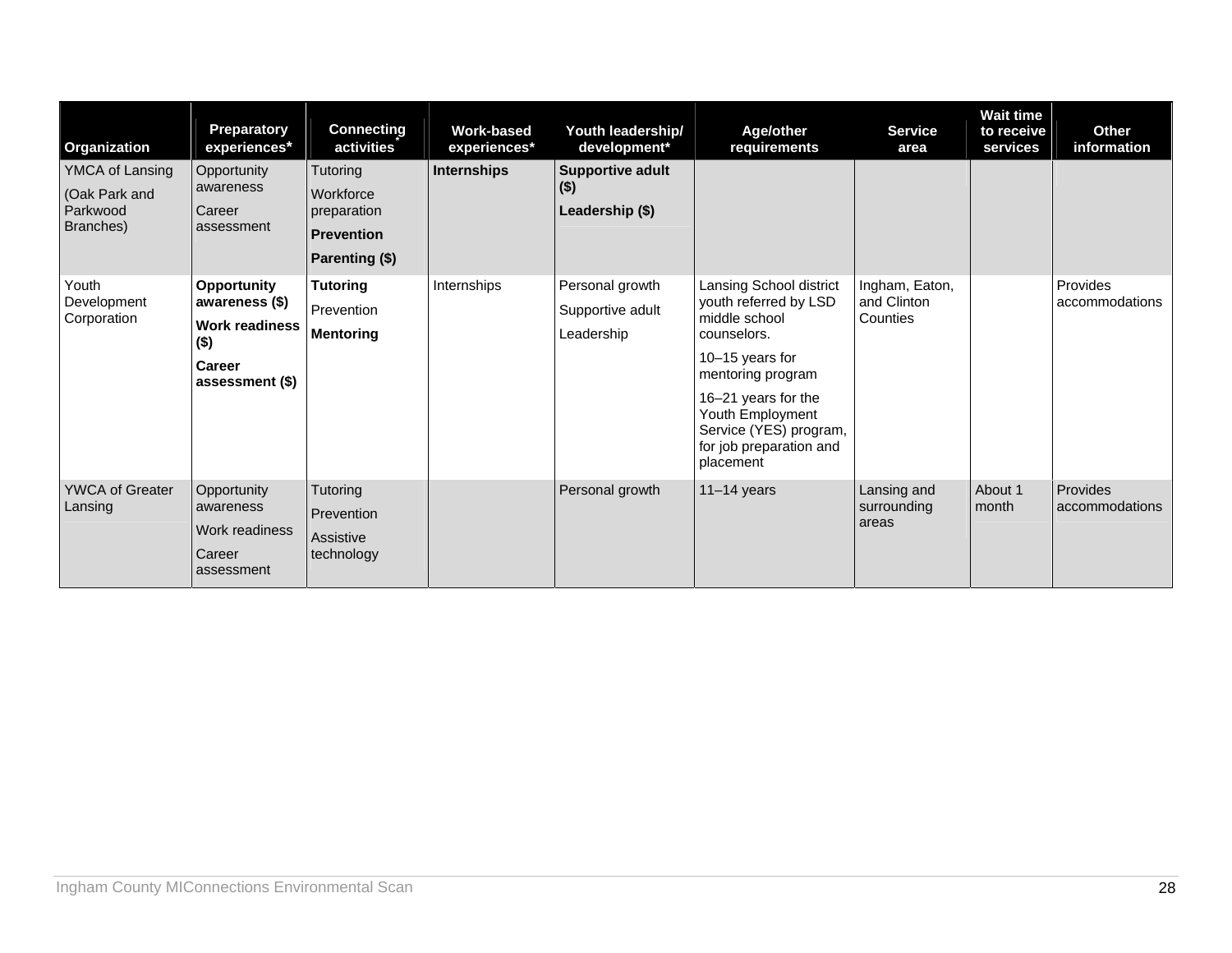# **Appendix B:**

*Contact Information, MIConnections Interest* 

### <span id="page-28-0"></span>*State Agencies*

#### **Michigan Commission for the Blind**  Janis Benstead Rehabilitation Counselor Phone: 517-335-4262 E-mail: *bensteadj@michigan.gov*

### **Michigan Rehabilitation Services**

Cynthia Wright Rehabilitation Counselor Phone: 517-241-8353 E-mail: wrightc1@michigan.gov

### *Local Government*

**City of East Lansing**  Kathleen Miller Coordinator Phone: 517-333-2580 E-mail: *kmiller@cityofeastlansing.com*

### **City of Lansing Parks and Recreation Dept.**

Joan Lenhard Therapeutic Recreation Phone: 517-483-4291 E-mail: *jlenhard@ci.lansing.mi.us*

### I**ngham County Health Department, Adolescent Health Services**

Katherine Way Adolescent Health Administrator Phone: 517-702-3525 E-mail: *kway@ingham.org*

### *Education*

### **East Lansing High School**

Carmon McClure-Mobley School Social Worker Phone: 517-333-7316 E-mail: *[mcclure-mobley\\_cm@elps.k12.mi.us](mailto:mcclure-mobley_cm@elps.k12.mi.us)*

### **Haslett Public Schools**

Michael Caine Director of Special Education Phone: 517-339-8205 E-mail: *cainema@haslett.k12.mi.us*

### **Holt Public Schools**

Wayne Abbott Director of Special Education Phone: 517-694-2442 E-mail: wabbott@hpsk12.net

### **Ingham Intermediate School District - Special Educataion**

Jeanne Tomlinson Transition Coordinator Phone: 517-244-1394 E-mail: *jtomlins@inghamisd.org*

# **Ingham Intermediate School District**

Meaghan Redd Community Services Specialist Phone: 517-244-1325 E-mail: *mredd@inghamisd.org*

#### **Lansing School District**

June Newsome Workstudy Coordinator Phone: 517-325-6332; 360-4617 pgr E-mail: *jnewsome@lsd.k12.mi.us*

### **Mason Public Schools**

Deborah Disbro Director of Special Education Phone: 517-676-6532 E-mail: *ddisbro@mason.k12.mi.us*